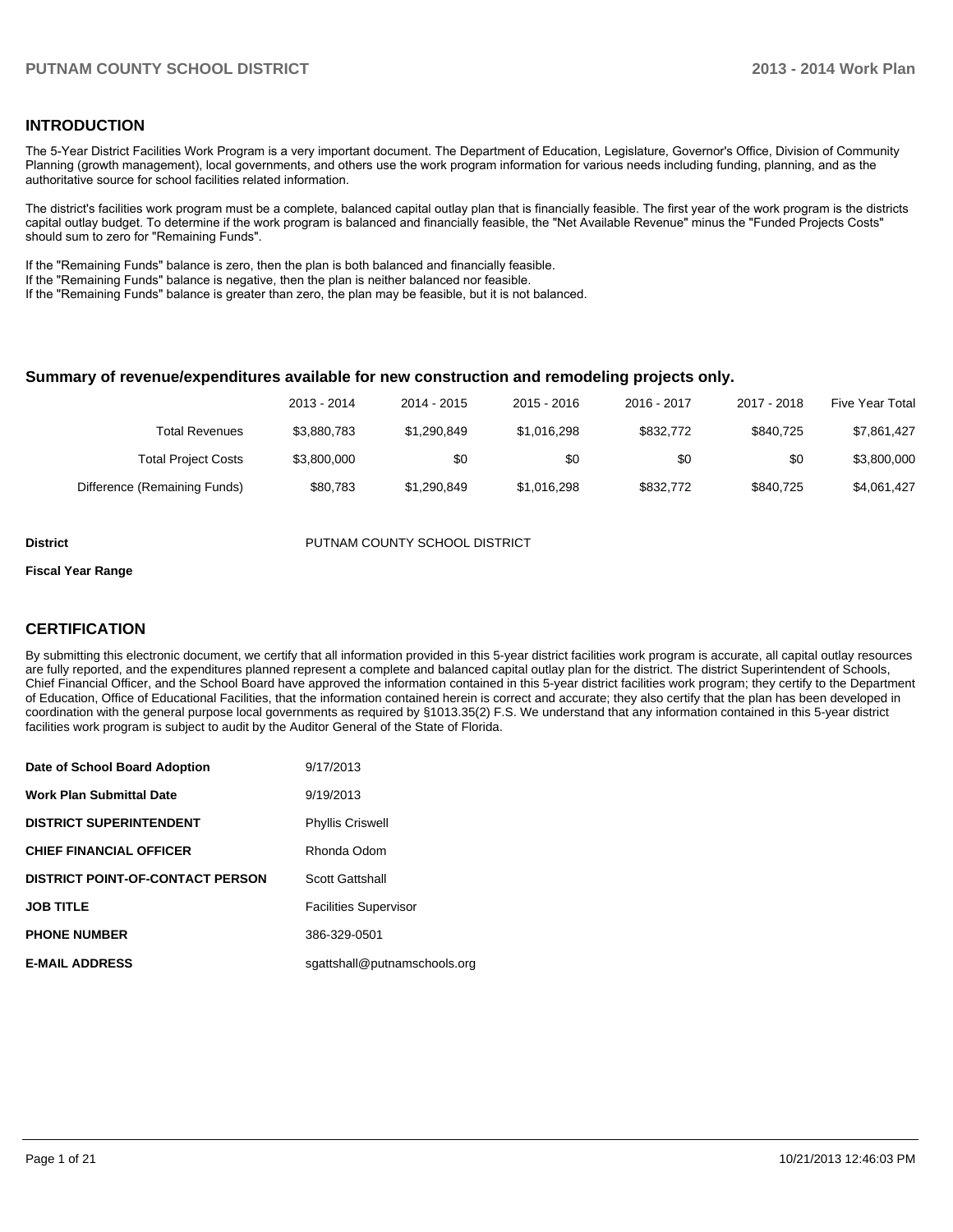# **Expenditures**

#### **Expenditure for Maintenance, Repair and Renovation from 1.50-Mills and PECO**

Annually, prior to the adoption of the district school budget, each school board must prepare a tentative district facilities work program that includes a schedule of major repair and renovation projects necessary to maintain the educational and ancillary facilities of the district.

|                | Item                                                                                                                                                                                                                                                                                                                                                                                                                                                                                                                                                                                                                                                                                                      |          | 2014 - 2015<br>Projected | 2015 - 2016<br>Projected | 2016 - 2017<br>Projected | 2017 - 2018<br>Projected | Total     |  |  |  |
|----------------|-----------------------------------------------------------------------------------------------------------------------------------------------------------------------------------------------------------------------------------------------------------------------------------------------------------------------------------------------------------------------------------------------------------------------------------------------------------------------------------------------------------------------------------------------------------------------------------------------------------------------------------------------------------------------------------------------------------|----------|--------------------------|--------------------------|--------------------------|--------------------------|-----------|--|--|--|
| <b>HVAC</b>    |                                                                                                                                                                                                                                                                                                                                                                                                                                                                                                                                                                                                                                                                                                           | \$38,935 | \$150,000                | \$150,000                | \$155,000                | \$150,000                | \$643,935 |  |  |  |
| Locations:     | BROWNING PEARCE ELEMENTARY (NEW), BROWNING PEARCE ELEMENTARY (OLD), C H PRICE MIDDLE, CRESCENT CITY JUNIOR<br>SENIOR HIGH, DISTRICT RESOURCE CENTER, ELEANOR H MILLER SCHOOL, GEORGE C. MILLER INTERMEDIATE, INTERLACHEN<br>ELEMENTARY, INTERLACHEN SENIOR HIGH, JAMES A LONG ELEMENTARY, KELLEY SMITH ELEMENTARY, MELLON ELEMENTARY,<br>MELROSE ELEMENTARY, MIDDLETON BURNEY ELEMENTARY, NORTH EAST FLORIDA EDUCATION CONSORTIUM, OCHWILLA<br>ELEMENTARY, PALATKA SENIOR HIGH, PUTNAM SUPERINTENDENT'S OFFICE, Q I ROBERTS MIDDLE, ROBERT H JENKINS JR<br>MIDDLE, SCHOOL MAINTENANCE, W H BEASLEY MIDDLE, WILLIAM D MOSELEY ELEMENTARY (OLD), William D. Moseley Elementary<br>(NEW) (aka River Breeze)  |          |                          |                          |                          |                          |           |  |  |  |
| Flooring       |                                                                                                                                                                                                                                                                                                                                                                                                                                                                                                                                                                                                                                                                                                           | \$0      | \$15,000                 | \$15,000                 | \$15,000                 | \$15,000                 | \$60,000  |  |  |  |
| Locations:     | BROWNING PEARCE ELEMENTARY (NEW), BROWNING PEARCE ELEMENTARY (OLD), C H PRICE MIDDLE, CRESCENT CITY JUNIOR<br>SENIOR HIGH, DISTRICT RESOURCE CENTER, ELEANOR H MILLER SCHOOL, GEORGE C. MILLER INTERMEDIATE, INTERLACHEN<br>ELEMENTARY, INTERLACHEN SENIOR HIGH, JAMES A LONG ELEMENTARY, KELLEY SMITH ELEMENTARY, MELLON ELEMENTARY,<br>MELROSE ELEMENTARY, MIDDLETON BURNEY ELEMENTARY, NORTH EAST FLORIDA EDUCATION CONSORTIUM, OCHWILLA<br>ELEMENTARY, PALATKA SENIOR HIGH, PUTNAM SUPERINTENDENT'S OFFICE, Q I ROBERTS MIDDLE, ROBERT H JENKINS JR<br>MIDDLE, SCHOOL MAINTENANCE, W H BEASLEY MIDDLE, WILLIAM D MOSELEY ELEMENTARY (OLD), William D. Moseley Elementary<br>(NEW) (aka River Breeze)  |          |                          |                          |                          |                          |           |  |  |  |
| Roofing        |                                                                                                                                                                                                                                                                                                                                                                                                                                                                                                                                                                                                                                                                                                           | \$0      | \$150,000                | \$150,000                | \$180,000                | \$195,000                | \$675,000 |  |  |  |
| Locations:     | BROWNING PEARCE ELEMENTARY (NEW), BROWNING PEARCE ELEMENTARY (OLD), C H PRICE MIDDLE, CRESCENT CITY JUNIOR<br>SENIOR HIGH, DISTRICT RESOURCE CENTER, ELEANOR H MILLER SCHOOL, GEORGE C. MILLER INTERMEDIATE, INTERLACHEN<br>ELEMENTARY, INTERLACHEN SENIOR HIGH, JAMES A LONG ELEMENTARY, KELLEY SMITH ELEMENTARY, MELLON ELEMENTARY,<br>MELROSE ELEMENTARY, MIDDLETON BURNEY ELEMENTARY, NORTH EAST FLORIDA EDUCATION CONSORTIUM, OCHWILLA<br>IELEMENTARY. PALATKA SENIOR HIGH. PUTNAM SUPERINTENDENT'S OFFICE. Q I ROBERTS MIDDLE. ROBERT H JENKINS JR<br>MIDDLE, SCHOOL MAINTENANCE, W H BEASLEY MIDDLE, WILLIAM D MOSELEY ELEMENTARY (OLD), William D. Moseley Elementary<br>(NEW) (aka River Breeze) |          |                          |                          |                          |                          |           |  |  |  |
| Safety to Life |                                                                                                                                                                                                                                                                                                                                                                                                                                                                                                                                                                                                                                                                                                           | \$43,512 | \$45,000                 | \$50,000                 | \$50,000                 | \$50,000                 | \$238,512 |  |  |  |
| Locations:     | BROWNING PEARCE ELEMENTARY (NEW), BROWNING PEARCE ELEMENTARY (OLD), C H PRICE MIDDLE, CRESCENT CITY JUNIOR<br>SENIOR HIGH, DISTRICT RESOURCE CENTER, ELEANOR H MILLER SCHOOL, GEORGE C. MILLER INTERMEDIATE, INTERLACHEN<br>ELEMENTARY, INTERLACHEN SENIOR HIGH, JAMES A LONG ELEMENTARY, KELLEY SMITH ELEMENTARY, MELLON ELEMENTARY,<br>MELROSE ELEMENTARY. MIDDLETON BURNEY ELEMENTARY. NORTH EAST FLORIDA EDUCATION CONSORTIUM. OCHWILLA<br>ELEMENTARY, PALATKA SENIOR HIGH, PUTNAM SUPERINTENDENT'S OFFICE, Q I ROBERTS MIDDLE, ROBERT H JENKINS JR<br>MIDDLE, SCHOOL MAINTENANCE, W H BEASLEY MIDDLE, WILLIAM D MOSELEY ELEMENTARY (OLD), William D. Moseley Elementary<br>(NEW) (aka River Breeze)  |          |                          |                          |                          |                          |           |  |  |  |
| Fencing        |                                                                                                                                                                                                                                                                                                                                                                                                                                                                                                                                                                                                                                                                                                           | \$0      | \$5,000                  | \$5,000                  | \$5,000                  | \$5,000                  | \$20,000  |  |  |  |
| Locations:     | BROWNING PEARCE ELEMENTARY (NEW), BROWNING PEARCE ELEMENTARY (OLD), C H PRICE MIDDLE, CRESCENT CITY JUNIOR<br>SENIOR HIGH, DISTRICT RESOURCE CENTER, ELEANOR H MILLER SCHOOL, GEORGE C. MILLER INTERMEDIATE, INTERLACHEN<br>ELEMENTARY, INTERLACHEN SENIOR HIGH, JAMES A LONG ELEMENTARY, KELLEY SMITH ELEMENTARY, MELLON ELEMENTARY,<br>MELROSE ELEMENTARY, MIDDLETON BURNEY ELEMENTARY, NORTH EAST FLORIDA EDUCATION CONSORTIUM, OCHWILLA<br>ELEMENTARY, PALATKA SENIOR HIGH, PUTNAM SUPERINTENDENT'S OFFICE, Q I ROBERTS MIDDLE, ROBERT H JENKINS JR<br>MIDDLE, SCHOOL MAINTENANCE, W H BEASLEY MIDDLE, WILLIAM D MOSELEY ELEMENTARY (OLD), William D. Moseley Elementary<br>(NEW) (aka River Breeze)  |          |                          |                          |                          |                          |           |  |  |  |
| Parking        |                                                                                                                                                                                                                                                                                                                                                                                                                                                                                                                                                                                                                                                                                                           | \$0      | \$5,000                  | \$5,000                  | \$5,000                  | \$5,000                  | \$20,000  |  |  |  |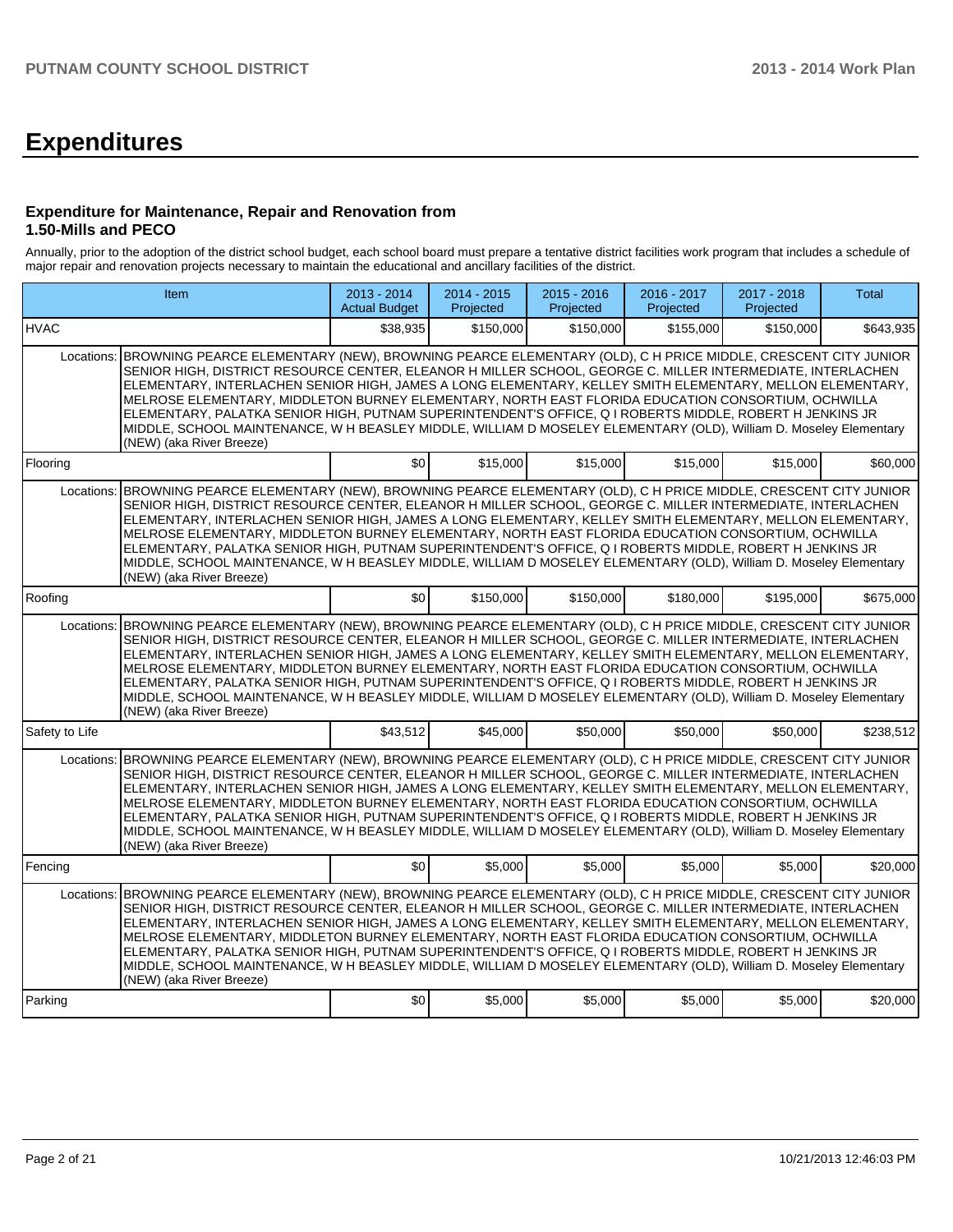|                                  | Locations: BROWNING PEARCE ELEMENTARY (NEW), BROWNING PEARCE ELEMENTARY (OLD), C H PRICE MIDDLE, CRESCENT CITY JUNIOR<br>SENIOR HIGH, DISTRICT RESOURCE CENTER, ELEANOR H MILLER SCHOOL, GEORGE C. MILLER INTERMEDIATE, INTERLACHEN<br>ELEMENTARY. INTERLACHEN SENIOR HIGH. JAMES A LONG ELEMENTARY. KELLEY SMITH ELEMENTARY. MELLON ELEMENTARY.<br>MELROSE ELEMENTARY, MIDDLETON BURNEY ELEMENTARY, NORTH EAST FLORIDA EDUCATION CONSORTIUM, OCHWILLA<br>ELEMENTARY, PALATKA SENIOR HIGH, PUTNAM SUPERINTENDENT'S OFFICE, Q I ROBERTS MIDDLE, ROBERT H JENKINS JR<br>MIDDLE, SCHOOL MAINTENANCE, W H BEASLEY MIDDLE, WILLIAM D MOSELEY ELEMENTARY (OLD), William D. Moseley Elementary<br>(NEW) (aka River Breeze) |          |           |           |           |           |             |
|----------------------------------|---------------------------------------------------------------------------------------------------------------------------------------------------------------------------------------------------------------------------------------------------------------------------------------------------------------------------------------------------------------------------------------------------------------------------------------------------------------------------------------------------------------------------------------------------------------------------------------------------------------------------------------------------------------------------------------------------------------------|----------|-----------|-----------|-----------|-----------|-------------|
| Electrical                       |                                                                                                                                                                                                                                                                                                                                                                                                                                                                                                                                                                                                                                                                                                                     | \$0      | \$25,000  | \$25,000  | \$25,000  | \$25,000  | \$100,000   |
|                                  | Locations: BROWNING PEARCE ELEMENTARY (NEW), BROWNING PEARCE ELEMENTARY (OLD), C H PRICE MIDDLE, CRESCENT CITY JUNIOR<br>SENIOR HIGH, DISTRICT RESOURCE CENTER, ELEANOR H MILLER SCHOOL, GEORGE C. MILLER INTERMEDIATE, INTERLACHEN<br>ELEMENTARY, INTERLACHEN SENIOR HIGH, JAMES A LONG ELEMENTARY, KELLEY SMITH ELEMENTARY, MELLON ELEMENTARY,<br>MELROSE ELEMENTARY, MIDDLETON BURNEY ELEMENTARY, NORTH EAST FLORIDA EDUCATION CONSORTIUM, OCHWILLA<br>ELEMENTARY, PALATKA SENIOR HIGH, PUTNAM SUPERINTENDENT'S OFFICE, Q I ROBERTS MIDDLE, ROBERT H JENKINS JR<br>MIDDLE, SCHOOL MAINTENANCE, W H BEASLEY MIDDLE, WILLIAM D MOSELEY ELEMENTARY (OLD), William D. Moseley Elementary<br>(NEW) (aka River Breeze) |          |           |           |           |           |             |
| Fire Alarm                       |                                                                                                                                                                                                                                                                                                                                                                                                                                                                                                                                                                                                                                                                                                                     | \$0      | \$15,000  | \$15,000  | \$15,000  | \$15,000  | \$60,000    |
|                                  | Locations: BROWNING PEARCE ELEMENTARY (NEW), BROWNING PEARCE ELEMENTARY (OLD), C H PRICE MIDDLE, CRESCENT CITY JUNIOR<br>SENIOR HIGH, DISTRICT RESOURCE CENTER, ELEANOR H MILLER SCHOOL, GEORGE C. MILLER INTERMEDIATE, INTERLACHEN<br>ELEMENTARY, INTERLACHEN SENIOR HIGH, JAMES A LONG ELEMENTARY, KELLEY SMITH ELEMENTARY, MELLON ELEMENTARY,<br>MELROSE ELEMENTARY, MIDDLETON BURNEY ELEMENTARY, NORTH EAST FLORIDA EDUCATION CONSORTIUM, OCHWILLA<br>ELEMENTARY, PALATKA SENIOR HIGH, PUTNAM SUPERINTENDENT'S OFFICE, Q I ROBERTS MIDDLE, ROBERT H JENKINS JR<br>MIDDLE, SCHOOL MAINTENANCE, W H BEASLEY MIDDLE, WILLIAM D MOSELEY ELEMENTARY (OLD), William D. Moseley Elementary<br>(NEW) (aka River Breeze) |          |           |           |           |           |             |
| Telephone/Intercom System        |                                                                                                                                                                                                                                                                                                                                                                                                                                                                                                                                                                                                                                                                                                                     | \$0      | \$15,000  | \$10,000  | \$15,000  | \$5,000   | \$45,000    |
|                                  | Locations: BROWNING PEARCE ELEMENTARY (NEW), BROWNING PEARCE ELEMENTARY (OLD), C H PRICE MIDDLE, CRESCENT CITY JUNIOR<br>SENIOR HIGH, DISTRICT RESOURCE CENTER, ELEANOR H MILLER SCHOOL, GEORGE C. MILLER INTERMEDIATE, INTERLACHEN<br>ELEMENTARY, INTERLACHEN SENIOR HIGH, JAMES A LONG ELEMENTARY, KELLEY SMITH ELEMENTARY, MELLON ELEMENTARY,<br>MELROSE ELEMENTARY, MIDDLETON BURNEY ELEMENTARY, NORTH EAST FLORIDA EDUCATION CONSORTIUM, OCHWILLA<br>ELEMENTARY, PALATKA SENIOR HIGH, PUTNAM SUPERINTENDENT'S OFFICE, Q I ROBERTS MIDDLE, ROBERT H JENKINS JR<br>MIDDLE, SCHOOL MAINTENANCE, W H BEASLEY MIDDLE, WILLIAM D MOSELEY ELEMENTARY (OLD), William D. Moseley Elementary<br>(NEW) (aka River Breeze) |          |           |           |           |           |             |
| <b>Closed Circuit Television</b> |                                                                                                                                                                                                                                                                                                                                                                                                                                                                                                                                                                                                                                                                                                                     | \$0      | \$0       | \$0       | \$0       | \$500     | \$500       |
| Locations:                       | BROWNING PEARCE ELEMENTARY (NEW), BROWNING PEARCE ELEMENTARY (OLD), C H PRICE MIDDLE, CRESCENT CITY JUNIOR<br>SENIOR HIGH, DISTRICT RESOURCE CENTER, ELEANOR H MILLER SCHOOL, GEORGE C. MILLER INTERMEDIATE, INTERLACHEN<br>ELEMENTARY, INTERLACHEN SENIOR HIGH, JAMES A LONG ELEMENTARY, KELLEY SMITH ELEMENTARY, MELLON ELEMENTARY,<br>MELROSE ELEMENTARY, MIDDLETON BURNEY ELEMENTARY, NORTH EAST FLORIDA EDUCATION CONSORTIUM, OCHWILLA<br>ELEMENTARY, PALATKA SENIOR HIGH, PUTNAM SUPERINTENDENT'S OFFICE, Q I ROBERTS MIDDLE, ROBERT H JENKINS JR<br>MIDDLE, SCHOOL MAINTENANCE, W H BEASLEY MIDDLE, WILLIAM D MOSELEY ELEMENTARY (OLD), William D. Moseley Elementary<br>(NEW) (aka River Breeze)            |          |           |           |           |           |             |
| Paint                            |                                                                                                                                                                                                                                                                                                                                                                                                                                                                                                                                                                                                                                                                                                                     | \$0      | \$10,000  | \$10,000  | \$15,000  | \$14,500  | \$49,500    |
|                                  | Locations: BROWNING PEARCE ELEMENTARY (NEW), BROWNING PEARCE ELEMENTARY (OLD), C H PRICE MIDDLE, CRESCENT CITY JUNIOR<br>SENIOR HIGH, DISTRICT RESOURCE CENTER, ELEANOR H MILLER SCHOOL, GEORGE C. MILLER INTERMEDIATE, INTERLACHEN<br>ELEMENTARY, INTERLACHEN SENIOR HIGH, JAMES A LONG ELEMENTARY, KELLEY SMITH ELEMENTARY, MELLON ELEMENTARY,<br>MELROSE ELEMENTARY. MIDDLETON BURNEY ELEMENTARY. NORTH EAST FLORIDA EDUCATION CONSORTIUM. OCHWILLA<br>ELEMENTARY, PALATKA SENIOR HIGH, PUTNAM SUPERINTENDENT'S OFFICE, Q I ROBERTS MIDDLE, ROBERT H JENKINS JR<br>MIDDLE, SCHOOL MAINTENANCE, W H BEASLEY MIDDLE, WILLIAM D MOSELEY ELEMENTARY (OLD), William D. Moseley Elementary<br>(NEW) (aka River Breeze) |          |           |           |           |           |             |
| Maintenance/Repair               |                                                                                                                                                                                                                                                                                                                                                                                                                                                                                                                                                                                                                                                                                                                     | \$0      | \$15,000  | \$15,000  | \$20,000  | \$20,000  | \$70,000    |
|                                  | Locations: BROWNING PEARCE ELEMENTARY (NEW), BROWNING PEARCE ELEMENTARY (OLD), C H PRICE MIDDLE, CRESCENT CITY JUNIOR<br>SENIOR HIGH, DISTRICT RESOURCE CENTER, ELEANOR H MILLER SCHOOL, GEORGE C. MILLER INTERMEDIATE, INTERLACHEN<br>ELEMENTARY, INTERLACHEN SENIOR HIGH, JAMES A LONG ELEMENTARY, KELLEY SMITH ELEMENTARY, MELLON ELEMENTARY,<br>MELROSE ELEMENTARY, MIDDLETON BURNEY ELEMENTARY, NORTH EAST FLORIDA EDUCATION CONSORTIUM, OCHWILLA<br>ELEMENTARY, PALATKA SENIOR HIGH, PUTNAM SUPERINTENDENT'S OFFICE, Q I ROBERTS MIDDLE, ROBERT H JENKINS JR<br>MIDDLE, SCHOOL MAINTENANCE, W H BEASLEY MIDDLE, WILLIAM D MOSELEY ELEMENTARY (OLD), William D. Moseley Elementary<br>(NEW) (aka River Breeze) |          |           |           |           |           |             |
|                                  | <b>Sub Total:</b>                                                                                                                                                                                                                                                                                                                                                                                                                                                                                                                                                                                                                                                                                                   | \$82,447 | \$450,000 | \$450,000 | \$500,000 | \$500,000 | \$1,982,447 |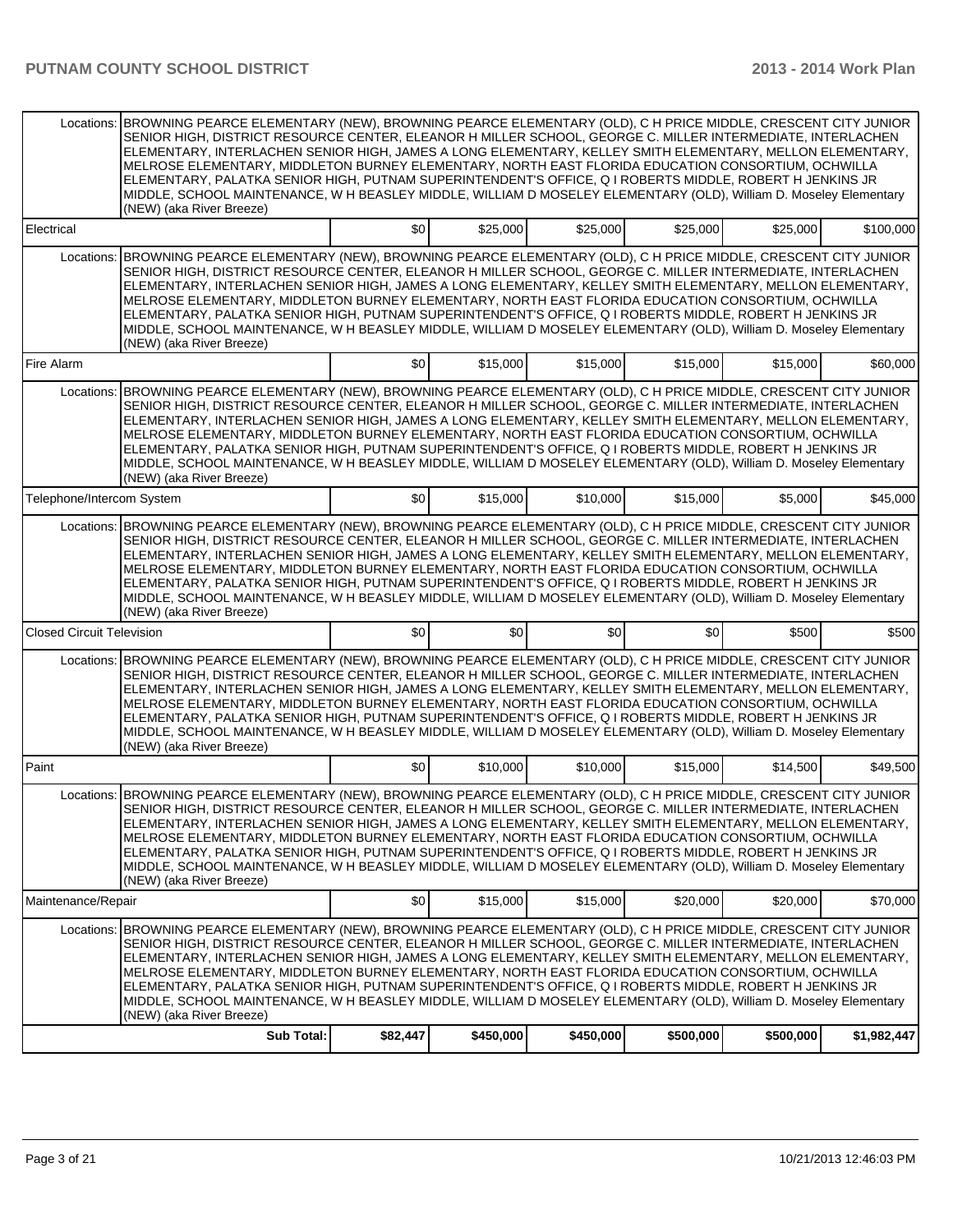| <b>IPECO Maintenance Expenditures</b> | \$0      | ጦጣ<br>Ψ⊌  | \$0 <sub>1</sub> | ሶስ<br>JU. | \$0 <sub>1</sub> | ¢Λ<br>ΦU |
|---------------------------------------|----------|-----------|------------------|-----------|------------------|----------|
| 1.50 Mill Sub Total:                  | \$82,447 | \$450,000 | \$450,000        | \$500,000 | \$500,000        | .982.447 |

No items have been specified.

| Total:<br>\$450,000<br>\$500,000<br>\$500,000<br>\$82,447<br>\$450,000<br>.<br>\$1.982<br>44 |
|----------------------------------------------------------------------------------------------|
|----------------------------------------------------------------------------------------------|

#### **Local 1.50 Mill Expenditure For Maintenance, Repair and Renovation**

Anticipated expenditures expected from local funding sources over the years covered by the current work plan.

| Item                                                         | 2013 - 2014<br><b>Actual Budget</b> | 2014 - 2015<br>Projected | $2015 - 2016$<br>Projected | 2016 - 2017<br>Projected | 2017 - 2018<br>Projected | <b>Total</b> |
|--------------------------------------------------------------|-------------------------------------|--------------------------|----------------------------|--------------------------|--------------------------|--------------|
| Remaining Maint and Repair from 1.5 Mills                    | \$82,447                            | \$450,000                | \$450,000                  | \$500,000                | \$500,000                | \$1,982,447  |
| Maintenance/Repair Salaries                                  | \$1,797,456                         | \$1,797,456              | \$1,900,000                | \$1,900,000              | \$1,900,000              | \$9,294,912  |
| <b>School Bus Purchases</b>                                  | \$350,000                           | \$350,000                | \$350,000                  | \$350,000                | \$350,000                | \$1,750,000  |
| <b>Other Vehicle Purchases</b>                               | \$50,000                            | \$0                      | \$50,000                   | \$0                      | \$50,000                 | \$150,000    |
| <b>Capital Outlay Equipment</b>                              | \$0                                 | \$0                      | \$0                        | \$0                      | \$0                      | \$0          |
| Rent/Lease Payments                                          | \$0                                 | \$0                      | \$0                        | \$0                      | \$0                      | \$0          |
| <b>COP Debt Service</b>                                      | \$0                                 | \$0                      | \$0                        | \$0                      | \$0                      | \$0          |
| Rent/Lease Relocatables                                      | \$0                                 | \$0                      | \$0                        | \$0                      | \$0                      | \$0          |
| <b>Environmental Problems</b>                                | \$0                                 | \$0                      | \$0                        | \$0                      | \$0                      | \$0          |
| s.1011.14 Debt Service                                       | \$0                                 | \$0                      | \$0                        | \$0                      | \$0                      | \$0          |
| <b>Special Facilities Construction Account</b>               | \$0                                 | \$0                      | \$0                        | \$0                      | \$0                      | \$0          |
| Premiums for Property Casualty Insurance - 1011.71<br>(4a,b) | \$747,317                           | \$750,000                | \$760,000                  | \$770,000                | \$775,000                | \$3,802,317  |
| Qualified School Construction Bonds (QSCB)                   | \$0                                 | \$0                      | \$0                        | \$0                      | \$0                      | \$0          |
| Qualified Zone Academy Bonds (QZAB)                          | \$0                                 | \$0                      | \$0                        | \$0                      | \$0                      | \$0          |
| Discretionary capital to schools                             | \$360,000                           | \$400,000                | \$400,000                  | \$400,000                | \$400,000                | \$1,960,000  |
| Maint. Dept. non-salary/benefits annual expenses             | \$1,352,544                         | \$1,214,544              | \$1,073,600                | \$1,220,800              | \$1,173,000              | \$6,034,488  |
| Technology                                                   | \$0                                 | \$150,000                | \$150,000                  | \$0                      | \$0                      | \$300,000    |
| <b>Local Expenditure Totals:</b>                             | \$4,739,764                         | \$5,112,000              | \$5,133,600                | \$5,140,800              | \$5,148,000              | \$25,274,164 |

# **Revenue**

#### **1.50 Mill Revenue Source**

Schedule of Estimated Capital Outlay Revenue from each currently approved source which is estimated to be available for expenditures on the projects included in the tentative district facilities work program. All amounts are NET after considering carryover balances, interest earned, new COP's, 1011.14 and 1011.15 loans, etc. Districts cannot use 1.5-Mill funds for salaries except for those explicitly associated with maintenance/repair projects. (1011.71 (5), F.S.)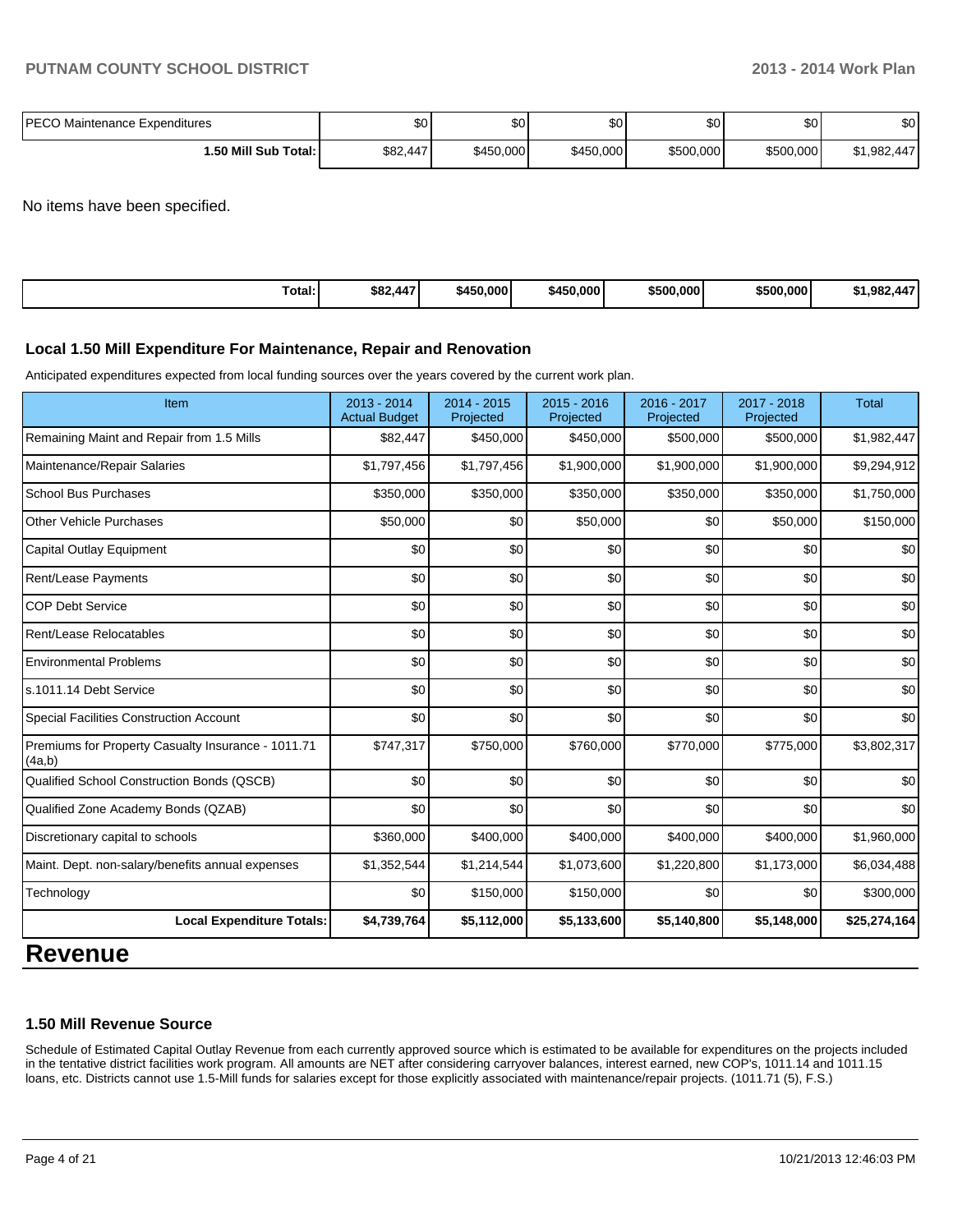| <b>Item</b>                                                                       | Fund | 2013 - 2014<br><b>Actual Value</b> | $2014 - 2015$<br>Projected | $2015 - 2016$<br>Projected | 2016 - 2017<br>Projected | $2017 - 2018$<br>Projected | Total            |
|-----------------------------------------------------------------------------------|------|------------------------------------|----------------------------|----------------------------|--------------------------|----------------------------|------------------|
| (1) Non-exempt property<br>lassessed valuation                                    |      | \$3,542,242,423                    | \$3,550,000,000            | \$3,565,000,000            | \$3,570,000,000          | \$3,575,000,000            | \$17,802,242,423 |
| (2) The Millege projected for<br>discretionary capital outlay per<br>ls.1011.71   |      | 1.50                               | 1.50                       | 1.50                       | 1.50                     | 1.50                       |                  |
| (3) Full value of the 1.50-Mill<br>discretionary capital outlay per<br>ls.1011.71 |      | \$5,950,967                        | \$5,964,000                | \$5,989,200                | \$5,997,600              | \$6,006,000                | \$29,907,767     |
| (4) Value of the portion of the 1.50<br>-Mill ACTUALLY levied                     | 370  | \$5,100,829                        | \$5,112,000                | \$5,133,600                | \$5,140,800              | \$5,148,000                | \$25,635,229     |
| $(5)$ Difference of lines $(3)$ and $(4)$                                         |      | \$850,138                          | \$852,000                  | \$855,600                  | \$856,800                | \$858,000                  | \$4,272,538      |

## **PECO Revenue Source**

The figure in the row designated "PECO Maintenance" will be subtracted from funds available for new construction because PECO maintenance dollars cannot be used for new construction.

| <b>Item</b>                           | Fund | $2013 - 2014$<br><b>Actual Budget</b> | $2014 - 2015$<br>Projected | $2015 - 2016$<br>Projected | $2016 - 2017$<br>Projected | 2017 - 2018<br>Projected | <b>Total</b>     |
|---------------------------------------|------|---------------------------------------|----------------------------|----------------------------|----------------------------|--------------------------|------------------|
| <b>IPECO New Construction</b>         | 340  | \$0                                   | \$0 <sub>1</sub>           | \$0                        | \$0                        | \$0                      | \$0 <sub>1</sub> |
| <b>IPECO Maintenance Expenditures</b> |      | \$0                                   | \$0 <sub>1</sub>           | \$0                        | \$0                        | \$0                      | \$0 <sub>1</sub> |
|                                       |      | \$0                                   | \$0                        | \$0                        | \$0                        | \$0                      | \$0              |

## **CO & DS Revenue Source**

Revenue from Capital Outlay and Debt Service funds.

| Item                                              | Fund | $2013 - 2014$<br><b>Actual Budget</b> | $2014 - 2015$<br>Projected | $2015 - 2016$<br>Projected | $2016 - 2017$<br>Projected | $2017 - 2018$<br>Projected | Total     |
|---------------------------------------------------|------|---------------------------------------|----------------------------|----------------------------|----------------------------|----------------------------|-----------|
| ICO & DS Cash Flow-through<br><b>IDistributed</b> | 360  | \$76,326                              | \$76,326                   | \$76.326                   | \$76,326                   | \$76,326                   | \$381,630 |
| ICO & DS Interest on<br>Undistributed CO          | 360  | \$4.457                               | \$4.457                    | \$4,457                    | \$4.457                    | \$4.457                    | \$22.285  |
|                                                   |      | \$80,783                              | \$80,783                   | \$80,783                   | \$80,783                   | \$80,783                   | \$403,915 |

#### **Fair Share Revenue Source**

All legally binding commitments for proportionate fair-share mitigation for impacts on public school facilities must be included in the 5-year district work program.

Nothing reported for this section.

#### **Sales Surtax Referendum**

Specific information about any referendum for a 1-cent or ½-cent surtax referendum during the previous year.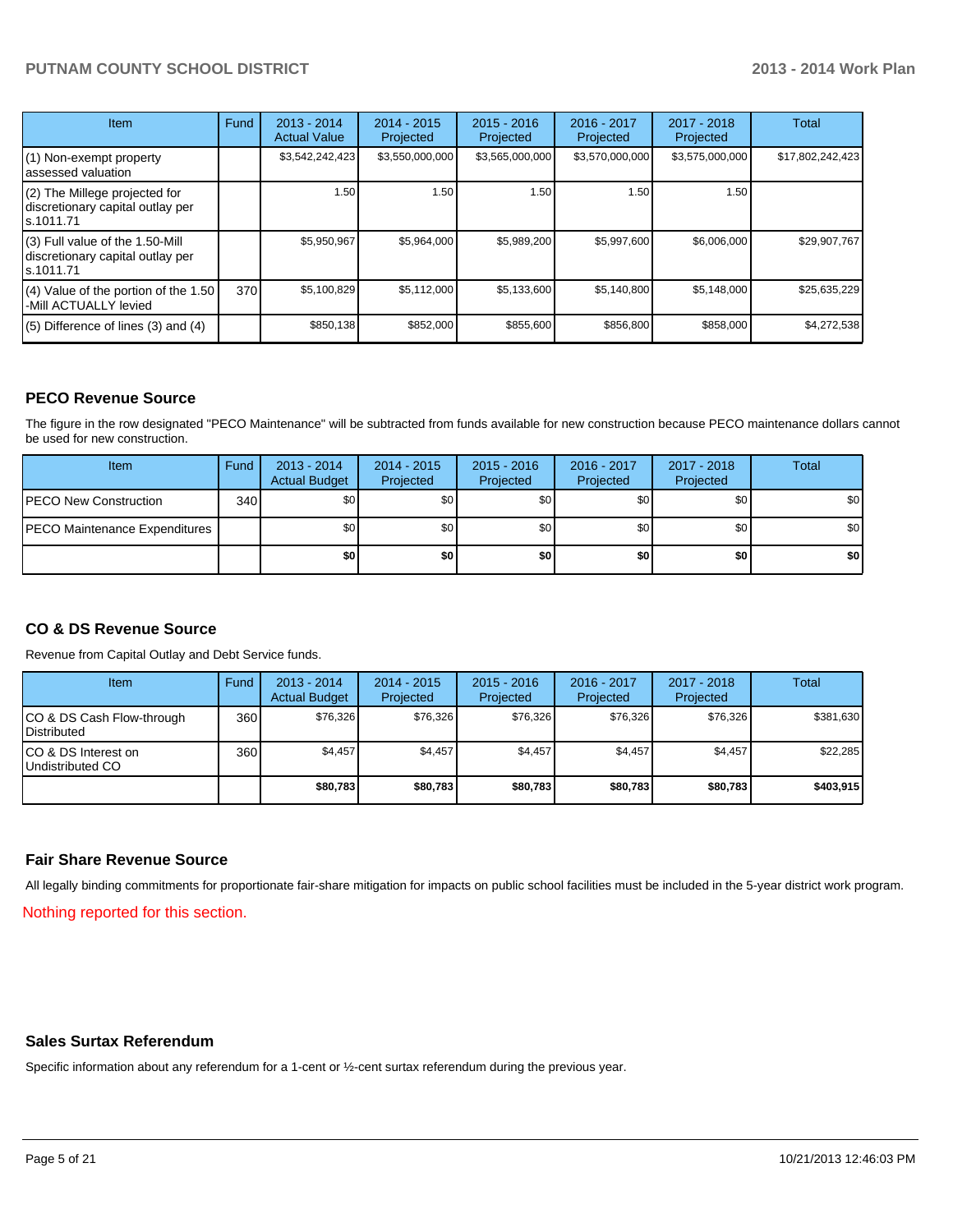#### **Did the school district hold a surtax referendum during the past fiscal year 2012 - 2013?**

No

# **Additional Revenue Source**

Any additional revenue sources

| Item                                                                                                                      | 2013 - 2014<br><b>Actual Value</b> | 2014 - 2015<br>Projected | 2015 - 2016<br>Projected | 2016 - 2017<br>Projected | 2017 - 2018<br>Projected | <b>Total</b> |
|---------------------------------------------------------------------------------------------------------------------------|------------------------------------|--------------------------|--------------------------|--------------------------|--------------------------|--------------|
| Proceeds from a s.1011.14/15 F.S. Loans                                                                                   | \$0                                | \$0                      | \$0                      | \$0                      | \$0                      | \$0          |
| District Bonds - Voted local bond<br>referendum proceeds per s.9, Art VII<br><b>State Constitution</b>                    | \$0                                | \$0                      | \$0                      | \$0                      | \$0                      | \$0          |
| Proceeds from Special Act Bonds                                                                                           | \$0                                | \$0                      | \$0                      | \$0                      | \$0                      | \$0          |
| Estimated Revenue from CO & DS Bond<br>Sale                                                                               | \$0                                | \$0                      | \$25,000                 | \$0                      | \$0                      | \$25,000     |
| Proceeds from Voted Capital<br>Improvements millage                                                                       | \$0                                | \$0                      | \$0                      | \$0                      | \$0                      | \$0          |
| Other Revenue for Other Capital Projects                                                                                  | \$10,000                           | \$10,000                 | \$15,000                 | \$15,000                 | \$15,000                 | \$65,000     |
| Proceeds from 1/2 cent sales surtax<br>authorized by school board                                                         | \$0                                | \$0                      | \$0                      | \$0                      | \$0                      | \$0          |
| Proceeds from local governmental<br>infrastructure sales surtax                                                           | \$0                                | \$0                      | \$0                      | \$0                      | \$0                      | \$0          |
| Proceeds from Certificates of<br>Participation (COP's) Sale                                                               | \$0                                | \$0                      | \$0                      | \$0                      | \$0                      | \$0          |
| Classrooms First Bond proceeds amount<br>authorized in FY 1997-98                                                         | \$0                                | \$0                      | \$0                      | \$0                      | \$0                      | \$0          |
| <b>Classrooms for Kids</b>                                                                                                | \$0                                | \$0                      | \$0                      | \$0                      | \$0                      | \$0          |
| <b>District Equity Recognition</b>                                                                                        | \$0                                | \$0                      | \$0                      | \$0                      | \$0                      | \$0          |
| <b>Federal Grants</b>                                                                                                     | \$0                                | \$0                      | \$0                      | \$0                      | \$0                      | \$0          |
| Proportionate share mitigation (actual<br>cash revenue only, not in kind donations)                                       | \$0                                | \$0                      | \$0                      | \$0                      | \$0                      | \$0          |
| Impact fees received                                                                                                      | \$0                                | \$0                      | \$0                      | \$0                      | \$0                      | \$0          |
| Private donations                                                                                                         | \$0                                | \$0                      | \$0                      | \$0                      | \$0                      | \$0          |
| Grants from local governments or not-for-<br>profit organizations                                                         | \$0                                | \$0                      | \$0                      | \$0                      | \$0                      | \$0          |
| Interest, Including Profit On Investment                                                                                  | \$5,897                            | \$7,500                  | \$9,000                  | \$10,000                 | \$15,000                 | \$47,397     |
| Revenue from Bonds pledging proceeds<br>from 1 cent or 1/2 cent Sales Surtax                                              | \$0                                | \$0                      | \$0                      | \$0                      | \$0                      | \$0          |
| <b>Total Fund Balance Carried Forward</b>                                                                                 | \$0                                | \$0                      | \$0                      | \$0                      | \$0                      | \$0          |
| General Capital Outlay Obligated Fund<br><b>Balance Carried Forward From Total</b><br><b>Fund Balance Carried Forward</b> | \$0                                | \$0                      | \$0                      | \$0                      | \$0                      | \$0          |
| Special Facilities Construction Account                                                                                   | \$0                                | \$0                      | \$0                      | \$0                      | \$0                      | \$0          |
| One Cent - 1/2 Cent Sales Surtax Debt<br>Service From Total Fund Balance Carried<br>Forward                               | \$0                                | \$0                      | \$0                      | \$0                      | \$0                      | \$0          |
| Capital Outlay Projects Funds Balance<br>Carried Forward From Total Fund<br><b>Balance Carried Forward</b>                | \$0                                | \$0                      | \$0                      | \$0                      | \$0                      | \$0          |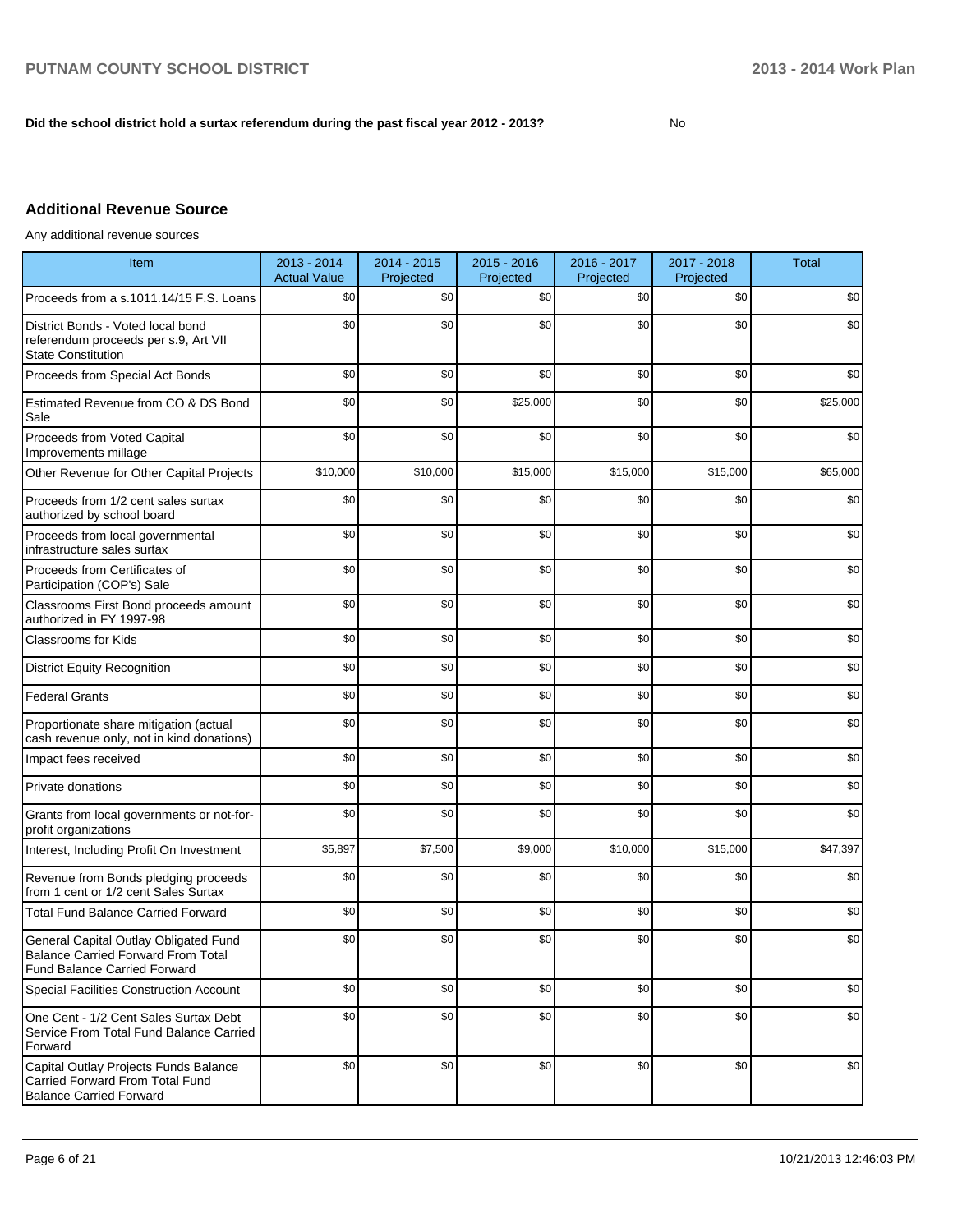| Carry Forward - Capital Improvement Tax<br>2008  | \$91,914    | \$0         | \$0       | \$0       | \$0       | \$91,914    |
|--------------------------------------------------|-------------|-------------|-----------|-----------|-----------|-------------|
| Carry Forward - Capital Improvement Tax<br>2009  | \$419,708   | \$0         | \$0       | \$0       | \$0       | \$419,708   |
| Carry Forward - Capital Improvement Tax<br>2010  | \$475,810   | \$0         | \$0       | \$0       | \$0       | \$475,810   |
| Carry Forward - Capital Improvement Tax<br> 2011 | \$761,328   | \$0         | \$0       | \$0       | \$0       | \$761,328   |
| Carry Forward - Capital Improvement Tax<br>2012  | \$1,397,675 | \$0         | \$0       | \$0       | \$0       | \$1,397,675 |
| Carry Forward - Local Fuel Tax                   | \$0         | \$0         | \$0       | \$301,828 | \$0       | \$301,828   |
| Carry Forward - Peco 2011 Spec. Maint.           | \$0         | \$0         | \$190,035 | \$0       | \$0       | \$190,035   |
| Carry Forward - Capital Improvement Tax<br>2013  | \$200,786   | \$1,192,566 | \$0       | \$0       | \$0       | \$1,393,352 |
| Carry Forward - School Impact                    | \$0         | \$0         | \$0       | \$0       | \$729,942 | \$729,942   |
| Carry Forward - Other                            | \$75,817    | \$0         | \$0       | \$0       | \$0       | \$75,817    |
| Carry Forward - SBE Bonds 2008                   | \$0         | \$0         | \$696,480 | \$0       | \$0       | \$696,480   |
| Carry Forward - CO&DS                            | \$0         | \$0         | \$0       | \$425,161 | \$0       | \$425,161   |
| <b>Subtotal</b>                                  | \$3,438,935 | \$1,210,066 | \$935,515 | \$751,989 | \$759,942 | \$7,096,447 |

# **Total Revenue Summary**

| <b>Item Name</b>                                            | $2013 - 2014$<br><b>Budget</b> | $2014 - 2015$<br>Projected | $2015 - 2016$<br>Projected | $2016 - 2017$<br>Projected | 2017 - 2018<br>Projected | <b>Five Year Total</b> |
|-------------------------------------------------------------|--------------------------------|----------------------------|----------------------------|----------------------------|--------------------------|------------------------|
| Local 1.5 Mill Discretionary Capital Outlay<br>Revenue      | \$5,100,829                    | \$5,112,000                | \$5,133,600                | \$5,140,800                | \$5,148,000              | \$25,635,229           |
| IPECO and 1.5 Mill Maint and Other 1.5<br>Mill Expenditures | (\$4,739,764)                  | (\$5,112,000)              | (S5, 133, 600)             | (S5, 140, 800)             | (\$5,148,000)            | $(\$25,274,164)$       |
| IPECO Maintenance Revenue                                   | \$0 <sub>1</sub>               | \$0                        | \$0                        | \$0                        | \$0                      | \$0                    |
| <b>Available 1.50 Mill for New</b><br><b>Construction</b>   | \$361,065                      | \$0                        | \$0                        | \$0                        | \$0                      | \$361,065              |

| <b>Item Name</b>                      | $2013 - 2014$<br><b>Budget</b> | $2014 - 2015$<br>Projected | $2015 - 2016$<br>Projected | 2016 - 2017<br>Projected | 2017 - 2018<br>Projected | <b>Five Year Total</b> |
|---------------------------------------|--------------------------------|----------------------------|----------------------------|--------------------------|--------------------------|------------------------|
| ICO & DS Revenue                      | \$80,783                       | \$80,783                   | \$80,783                   | \$80,783                 | \$80,783                 | \$403,915              |
| <b>IPECO New Construction Revenue</b> | \$0                            | \$0                        | \$0 <sub>1</sub>           | \$0                      | \$0                      | \$0                    |
| Other/Additional Revenue              | \$3,438,935                    | \$1,210,066                | \$935,515                  | \$751,989                | \$759,942                | \$7,096,447            |
| <b>Total Additional Revenue</b>       | \$3,519,718                    | \$1,290,849                | \$1,016,298                | \$832,772                | \$840,725                | \$7,500,362            |
| <b>Total Available Revenue</b>        | \$3,880,783                    | \$1.290,849                | \$1,016,298                | \$832.772                | \$840.725                | \$7,861,427            |

# **Project Schedules**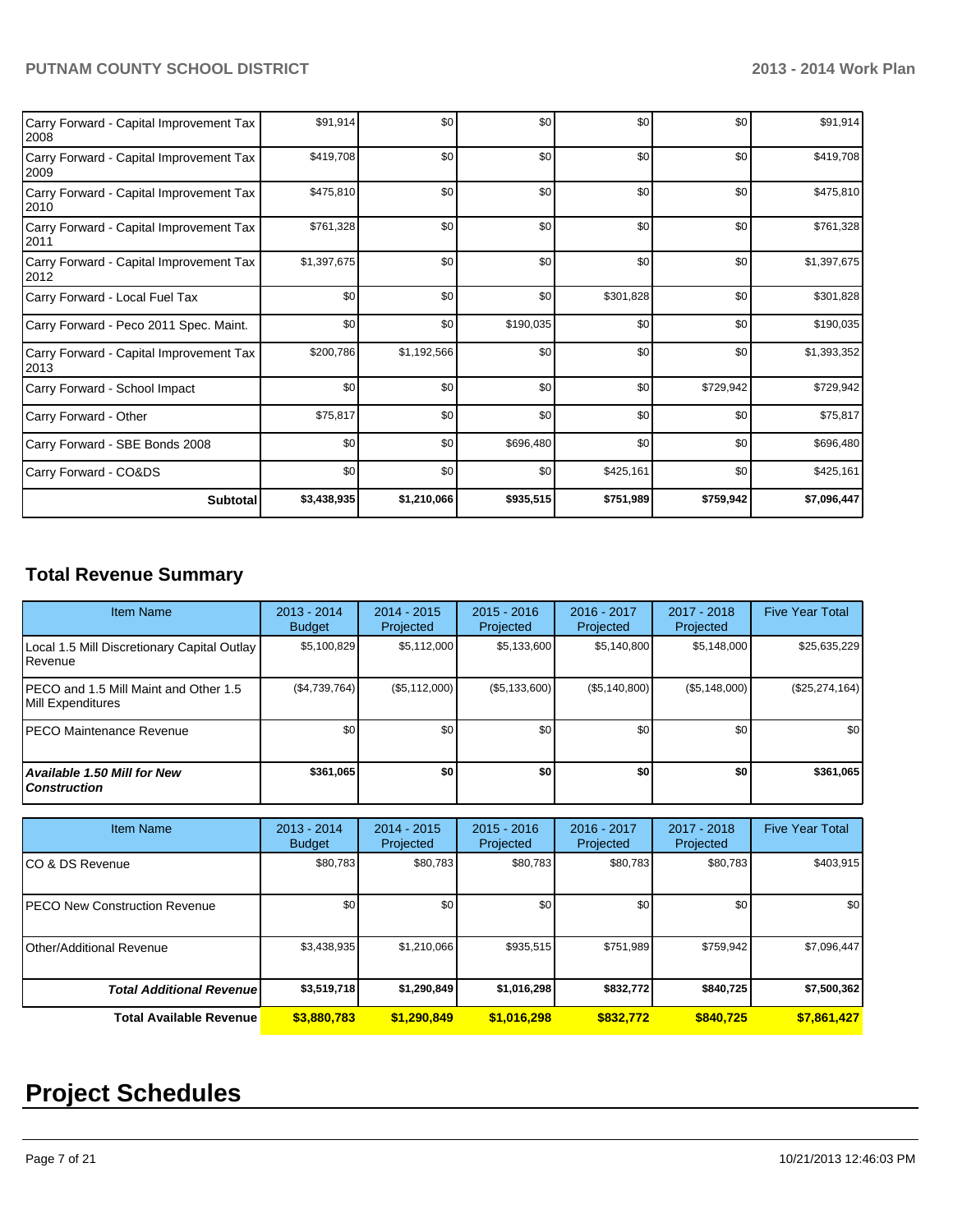#### **Capacity Project Schedules**

A schedule of capital outlay projects necessary to ensure the availability of satisfactory classrooms for the projected student enrollment in K-12 programs.

Nothing reported for this section.

| <b>Planned Cost:</b>     |  |  |  |
|--------------------------|--|--|--|
| <b>Student Stations:</b> |  |  |  |
| <b>Total Classrooms:</b> |  |  |  |
| Gross Sq Ft:             |  |  |  |

## **Other Project Schedules**

Major renovations, remodeling, and additions of capital outlay projects that do not add capacity to schools.

| <b>Project Description</b>               | Location                                                            | 2013 - 2014<br><b>Actual Budget</b> | $2014 - 2015$<br>Projected | $2015 - 2016$<br>Projected | 2016 - 2017<br>Projected | 2017 - 2018<br>Projected | <b>Total</b>   | Funded |
|------------------------------------------|---------------------------------------------------------------------|-------------------------------------|----------------------------|----------------------------|--------------------------|--------------------------|----------------|--------|
| <b>Classroom Renovation Building</b>     | <b>JAMES A LONG</b><br><b>ELEMENTARY</b>                            | \$0                                 | \$0                        | \$0                        | \$450,000                | \$0                      | \$450,000 No   |        |
| Classroom Renovation 1st floor<br>north  | <b>I</b> PALATKA SENIOR HIGH                                        | \$0                                 | \$0                        | \$0                        | \$1,500,000              | \$0                      | \$1,500,000 No |        |
| Purchasing and Warehouse<br>Center       | Location not specified                                              | \$0                                 | \$1,800,000                | \$0                        | \$0                      | \$0                      | \$1,800,000 No |        |
| <b>Classroom Renovation Building</b>     | <b>CRESCENT CITY</b><br><b>JUNIOR SENIOR HIGH</b>                   | \$0                                 | \$0                        | \$0                        | \$0                      | \$1,750,000              | \$1,750,000 No |        |
| <b>Classroom Renovation</b>              | <b>BROWNING PEARCE</b><br>ELEMENTARY (NEW)                          | \$0                                 | \$0                        | \$1,000,000                | \$0                      | \$0                      | \$1,000,000 No |        |
| Classroom Renovation                     | <b>INTERLACHEN</b><br><b>ELEMENTARY</b>                             | \$0                                 | \$0                        | \$0                        | \$0                      | \$993,850                | \$993,850 No   |        |
| classroom Renovation Building            | <b>INTERLACHEN SENIOR</b><br><b>HIGH</b>                            | \$0                                 | \$0                        | \$0                        | \$0                      | \$1,000,000              | \$1,000,000 No |        |
| <b>Classroom Renovation Building</b>     | <b>KELLEY SMITH</b><br><b>ELEMENTARY</b>                            | \$0                                 | \$0                        | \$0                        | \$0                      | \$1,250,000              | \$1,250,000 No |        |
| <b>ClassroomRenovation Building</b><br>5 | <b>MELLON ELEMENTARY</b>                                            | \$0                                 | \$750,000                  | \$0                        | \$0                      | \$0                      | \$750,000 No   |        |
| <b>Classroom Renovation Building</b>     | <b>CRESCENT CITY</b><br><b>JUNIOR SENIOR HIGH</b>                   | \$0                                 | \$0                        | \$0                        | \$0                      | \$675,000                | \$675,000 No   |        |
| Classroom Renovation building            | <b>INTERLACHEN SENIOR</b><br><b>HIGH</b>                            | \$0                                 | \$0                        | \$0                        | \$0                      | \$675,000                | \$675,000 No   |        |
| Renovate Building 2                      | William D. Moseley<br>Elementary (NEW) (aka<br><b>River Breeze)</b> | \$0                                 | \$750,000                  | \$0                        | \$0                      | \$0                      | \$750,000 No   |        |
| <b>Expand Media Center</b>               | <b>KELLEY SMITH</b><br><b>ELEMENTARY</b>                            | \$0                                 | \$0                        | \$950,000                  | \$0                      | \$0                      | \$950,000 No   |        |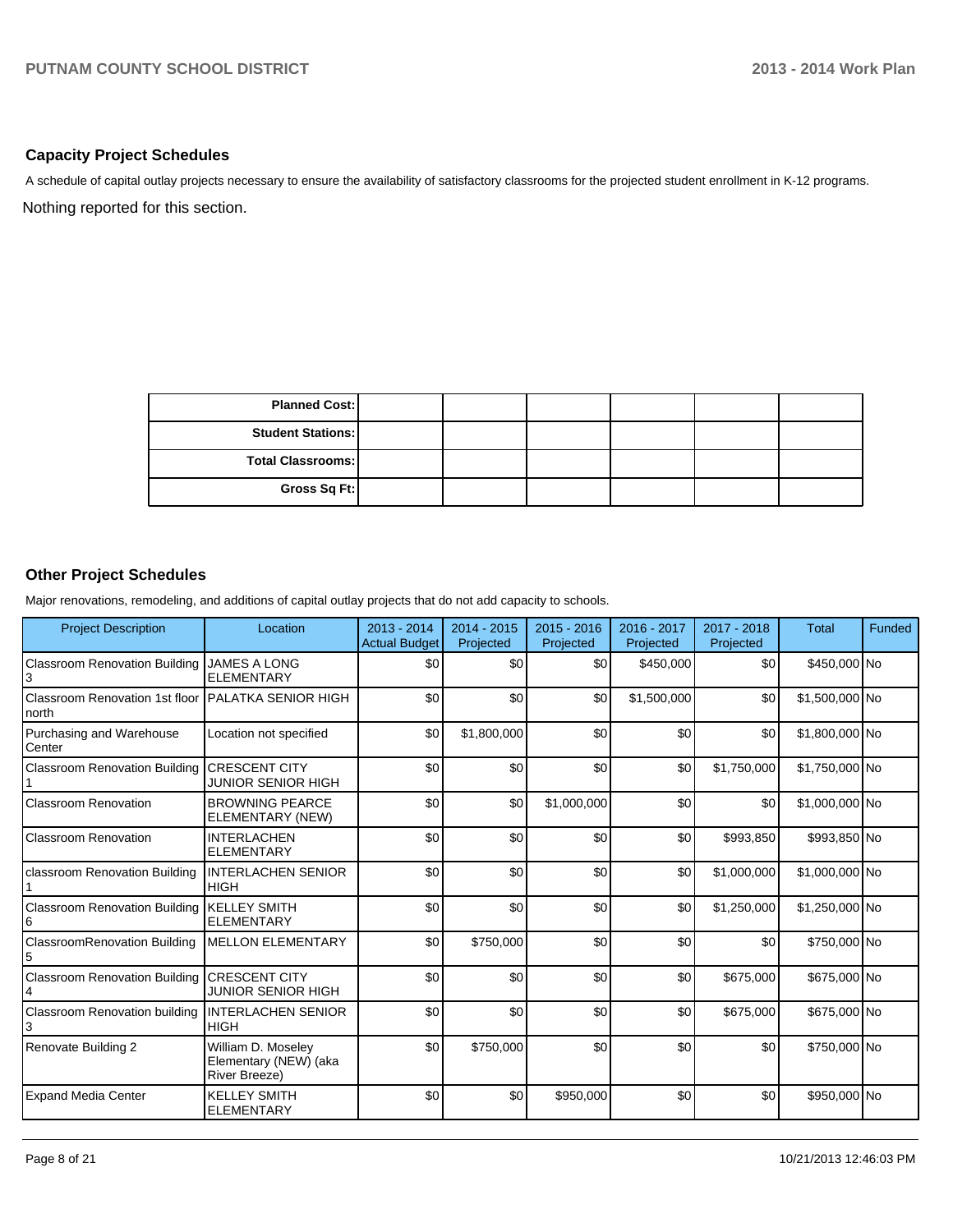| Renovate Building 5                                                 | <b>MELROSE</b><br><b>ELEMENTARY</b>            | \$0         | \$0         | \$775,000   | \$0         | \$0         | \$775,000 No    |  |
|---------------------------------------------------------------------|------------------------------------------------|-------------|-------------|-------------|-------------|-------------|-----------------|--|
| <b>Expand Media Center</b>                                          | <b>GEORGE C. MILLER</b><br><b>INTERMEDIATE</b> | \$0         | \$0         | \$750,000   | \$0         | \$0         | \$750,000 No    |  |
| Renovate Building 12                                                | <b>MIDDLETON BURNEY</b><br><b>ELEMENTARY</b>   | \$0         | \$0         | \$750,000   | \$0         | \$0         | \$750,000 No    |  |
| renovate PE area: vocational<br>shops area; building 10             | <b>PALATKA SENIOR HIGH</b>                     | \$0         | \$0         | \$1,976,020 | \$0         | \$0         | \$1,976,020 No  |  |
| renovate basement classrooms<br>building 1                          | <b>GEORGE C. MILLER</b><br><b>INTERMEDIATE</b> | \$0         | \$1,100,000 | \$0         | \$0         | \$0         | \$1,100,000 No  |  |
| renovate west wing second<br>floor, building 1                      | PALATKA SENIOR HIGH                            | \$0         | \$0         | \$0         | \$1,750,000 | \$0         | \$1,750,000 No  |  |
| renovate buildings 16, 17,<br>18,19, 20                             | <b>INTERLACHEN SENIOR</b><br><b>HIGH</b>       | \$0         | \$0         | \$0         | \$2,000,000 | \$0         | \$2,000,000 No  |  |
| renovate buildings 2, 6                                             | <b>MELROSE</b><br><b>ELEMENTARY</b>            | \$0         | 30          | \$0         | \$750,000   | \$0         | \$750,000 No    |  |
| renovate buildings 13, 14                                           | W H BEASLEY MIDDLE                             | \$0         | 30          | \$450,000   | \$0         | \$0         | \$450,000 No    |  |
| renovate buildings 18, 19, 20                                       | <b>ROBERT H JENKINS JR</b><br><b>MIDDLE</b>    | \$0         | \$0         | \$0         | \$819,460   | \$0         | \$819,460 No    |  |
| renovate admin area, building 1                                     | <b>ELEANOR H MILLER</b><br><b>SCHOOL</b>       | \$0         | \$0         | \$0         | \$1,500,000 | \$0         | \$1,500,000 No  |  |
| Purchase and Renovation of<br>the old Capital City Bank<br>Building | Location not specified                         | \$2,000,000 | \$0         | \$0         | \$0         | \$0         | \$2,000,000 Yes |  |
| <b>New Transportation Facility</b>                                  | Location not specified                         | \$1,800,000 | \$0         | \$0         | \$0         | \$0         | \$1,800,000 Yes |  |
| New Classroom Building                                              | <b>MIDDLETON BURNEY</b><br><b>ELEMENTARY</b>   | \$0         | \$1,000,000 | \$0         | \$0         | \$0         | \$1,000,000 No  |  |
|                                                                     |                                                | \$3,800,000 | \$5,400,000 | \$6,651,020 | \$8,769,460 | \$6,343,850 | \$30,964,330    |  |

## **Additional Project Schedules**

Any projects that are not identified in the last approved educational plant survey.

Nothing reported for this section.

#### **Non Funded Growth Management Project Schedules**

Schedule indicating which projects, due to planned development, that CANNOT be funded from current revenues projected over the next five years.

Nothing reported for this section.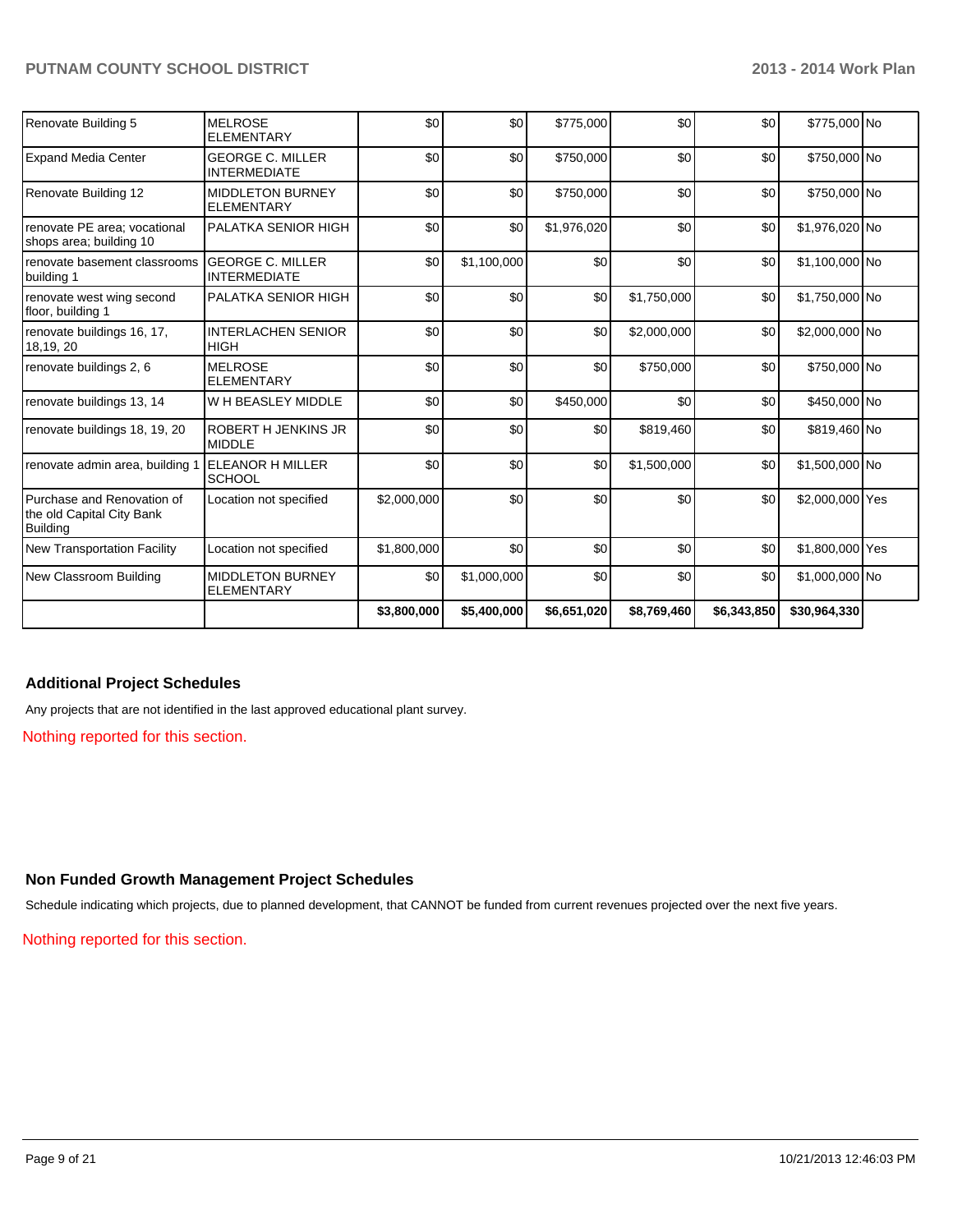# **Capacity Tracking**

| Location                                                           | $2013 -$<br><b>2014 Satis.</b><br>Stu. Sta. | Actual<br>$2013 -$<br><b>2014 FISH</b><br>Capacity | Actual<br>$2012 -$<br>2013<br><b>COFTE</b> | # Class<br><b>Rooms</b> | Actual<br>Average<br>$2013 -$<br>2014 Class<br><b>Size</b> | Actual<br>$2013 -$<br>2014<br><b>Utilization</b> | <b>New</b><br>Stu.<br>Capacity | <b>New</b><br>Rooms to<br>be<br>Added/Re<br>moved | Projected<br>$2017 -$<br>2018<br><b>COFTE</b> | Projected<br>$2017 -$<br>2018<br><b>Utilization</b> | Projected<br>$2017 -$<br>2018 Class<br><b>Size</b> |
|--------------------------------------------------------------------|---------------------------------------------|----------------------------------------------------|--------------------------------------------|-------------------------|------------------------------------------------------------|--------------------------------------------------|--------------------------------|---------------------------------------------------|-----------------------------------------------|-----------------------------------------------------|----------------------------------------------------|
| W H BEASLEY MIDDLE                                                 | 969                                         | 872                                                | 350                                        | 42                      | 8                                                          | 40.00 %                                          | $\Omega$                       | $\Omega$                                          | 318                                           | 36.00 %                                             | 8                                                  |
| <b>WILLIAM D MOSELEY</b><br>ELEMENTARY (OLD)                       | 405                                         | $\Omega$                                           | $\Omega$                                   | 22                      | $\overline{0}$                                             | 0.00%                                            | $\Omega$                       | $\Omega$                                          | $\mathbf 0$                                   | 0.00%                                               | $\mathbf 0$                                        |
| <b>IMELLON ELEMENTARY</b>                                          | 536                                         | 536                                                | 450                                        | 28                      | 16                                                         | 84.00 %                                          | $\Omega$                       | $\Omega$                                          | 412                                           | 77.00 %                                             | 15                                                 |
| <b>KELLEY SMITH</b><br><b>ELEMENTARY</b>                           | 916                                         | 916                                                | 696                                        | 49                      | 14                                                         | 76.00 %                                          | $\Omega$                       | $\Omega$                                          | 636                                           | 69.00 %                                             | 13                                                 |
| <b>INTERLACHEN SENIOR</b><br><b>HIGH</b>                           | 1,329                                       | 1,196                                              | 715                                        | 57                      | 13                                                         | 60.00 %                                          | $\Omega$                       | $\Omega$                                          | 655                                           | 55.00 %                                             | 11                                                 |
| C H PRICE MIDDLE                                                   | 862                                         | 775                                                | 512                                        | 41                      | 12                                                         | 66.00 %                                          | $\overline{0}$                 | $\Omega$                                          | 468                                           | 60.00%                                              | 11                                                 |
| <b>NORTH EAST FLORIDA</b><br><b>EDUCATION</b><br><b>CONSORTIUM</b> | 0                                           | $\Omega$                                           | $\Omega$                                   | 0                       | 0                                                          | 0.00 %                                           | $\Omega$                       | $\Omega$                                          | $\mathbf 0$                                   | 0.00%                                               | $\mathbf 0$                                        |
| <b>Q I ROBERTS MIDDLE</b>                                          | 457                                         | 411                                                | 280                                        | 19                      | 15                                                         | 68.00 %                                          | $\Omega$                       | $\Omega$                                          | 253                                           | 62.00%                                              | 13                                                 |
| William D. Moseley<br>Elementary (NEW) (aka<br>River Breeze)       | 806                                         | 806                                                | 410                                        | 41                      | 10                                                         | 51.00 %                                          | $\Omega$                       | $\Omega$                                          | 373                                           | 46.00%                                              | 9                                                  |
| <b>GEORGE C. MILLER</b><br><b>INTERMEDIATE</b>                     | 672                                         | 672                                                | 432                                        | 29                      | 15                                                         | 64.00 %                                          | $\Omega$                       | $\Omega$                                          | 393                                           | 58.00 %                                             | 14                                                 |
| <b>MIDDLETON BURNEY</b><br>ELEMENTARY                              | 898                                         | 898                                                | 641                                        | 47                      | 14                                                         | 71.00 %                                          | $\Omega$                       | $\Omega$                                          | 589                                           | 66.00 %                                             | 13                                                 |
| <b>CRESCENT CITY</b><br><b>JUNIOR SENIOR HIGH</b>                  | 1,214                                       | 1,092                                              | 818                                        | 51                      | 16                                                         | 75.00 %                                          | $\Omega$                       | $\Omega$                                          | 748                                           | 68.00 %                                             | 15                                                 |
| PALATKA SENIOR HIGH                                                | 2,128                                       | 2,021                                              | 1,252                                      | 88                      | 14                                                         | 62.00 %                                          | $\Omega$                       | $\Omega$                                          | 1,141                                         | 56.00 %                                             | 13                                                 |
| <b>ELEANOR H MILLER</b><br>SCHOOL                                  | 246                                         | 246                                                | 130                                        | 24                      | 5                                                          | 53.00 %                                          | $\Omega$                       | $\Omega$                                          | 122                                           | 50.00 %                                             | 5                                                  |
| <b>OCHWILLA</b><br><b>ELEMENTARY</b>                               | 605                                         | 605                                                | 429                                        | 32                      | 13                                                         | 71.00 %                                          | $\Omega$                       | $\Omega$                                          | 393                                           | 65.00 %                                             | 12                                                 |
| MELROSE<br><b>IELEMENTARY</b>                                      | 557                                         | 557                                                | 340                                        | 30                      | 11                                                         | 61.00 %                                          | $\Omega$                       | $\Omega$                                          | 309                                           | 55.00 %                                             | 10                                                 |
| <b>JAMES A LONG</b><br>ELEMENTARY                                  | 673                                         | 673                                                | 535                                        | 36                      | 15                                                         | 80.00 %                                          | $\Omega$                       | $\Omega$                                          | 486                                           | 72.00 %                                             | 14                                                 |
| <b>ROBERT H JENKINS JR</b><br><b>IMIDDLE</b>                       | 1,001                                       | 900                                                | 744                                        | 43                      | 17                                                         | 83.00 %                                          | $\Omega$                       | $\Omega$                                          | 683                                           | 76.00%                                              | 16                                                 |
| <b>BROWNING PEARCE</b><br>ELEMENTARY (OLD)                         | 0                                           | 0                                                  | $\overline{0}$                             | 0                       | 0                                                          | 0.00 %                                           | 0                              | 0                                                 | $\mathbf 0$                                   | 0.00%                                               | 0                                                  |
| INTERLACHEN<br><b>ELEMENTARY</b>                                   | 902                                         | 902                                                | 747                                        | 48                      | 16                                                         | 83.00 %                                          | $\overline{0}$                 | $\overline{0}$                                    | 683                                           | 76.00 %                                             | 14                                                 |
| <b>BROWNING PEARCE</b><br>ELEMENTARY (NEW)                         | 954                                         | 954                                                | 762                                        | 49                      | 16                                                         | 80.00 %                                          | $\overline{0}$                 | $\overline{0}$                                    | 692                                           | 73.00 %                                             | 14                                                 |
|                                                                    | 16,130                                      | 15,032                                             | 10,242                                     | 776                     | 13                                                         | 68.14 %                                          | $\mathbf{0}$                   | $\mathbf{0}$                                      | 9,354                                         | 62.23%                                              | 12                                                 |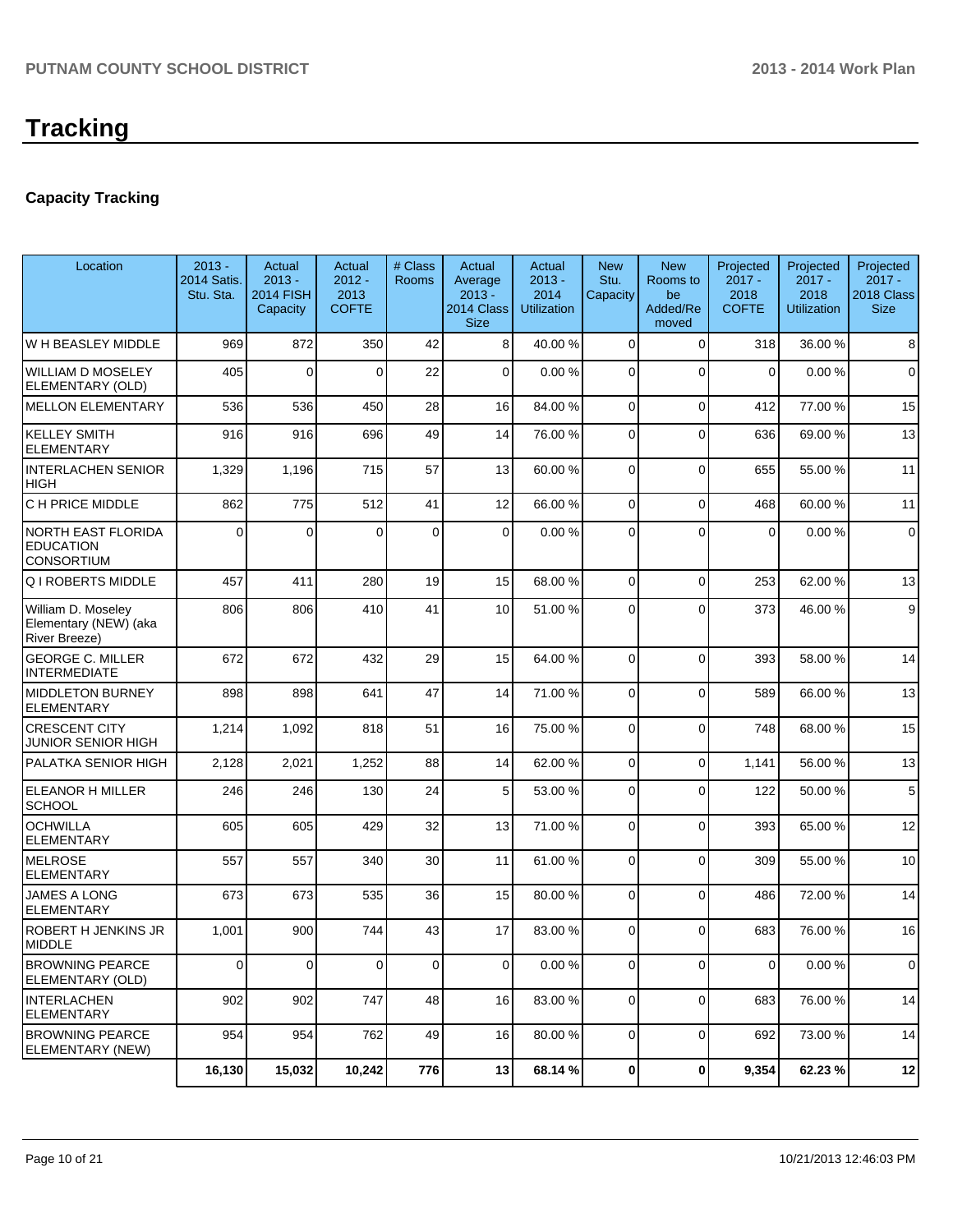The COFTE Projected Total (9,354) for 2017 - 2018 must match the Official Forecasted COFTE Total (9,353 ) for 2017 - 2018 before this section can be completed. In the event that the COFTE Projected Total does not match the Official forecasted COFTE, then the Balanced Projected COFTE Table should be used to balance COFTE.

| Projected COFTE for 2017 - 2018 |       |  |  |  |  |
|---------------------------------|-------|--|--|--|--|
| Elementary (PK-3)               | 3,368 |  |  |  |  |
| Middle (4-8)                    | 3,679 |  |  |  |  |
| High (9-12)                     | 2,307 |  |  |  |  |
|                                 | 9,353 |  |  |  |  |

| <b>Grade Level Type</b> | <b>Balanced Projected</b><br>COFTE for 2017 - 2018 |
|-------------------------|----------------------------------------------------|
| Elementary (PK-3)       |                                                    |
| Middle (4-8)            |                                                    |
| High (9-12)             |                                                    |
|                         | 9,35                                               |

#### **Relocatable Replacement**

Number of relocatable classrooms clearly identified and scheduled for replacement in the school board adopted financially feasible 5-year district work program.

| Location                               | $2013 - 2014$ | $2014 - 2015$ | $2015 - 2016$ | $2016 - 2017$ | 2017 - 2018 | Year 5 Total |
|----------------------------------------|---------------|---------------|---------------|---------------|-------------|--------------|
| <b>Total Relocatable Replacements:</b> | ŋ             |               |               |               |             |              |

#### **Charter Schools Tracking**

Information regarding the use of charter schools.

| Location-Type               | # Relocatable<br>units or<br>permanent<br>classrooms | Owner              | Year Started or I<br>Scheduled | Student<br><b>Stations</b> | <b>Students</b><br>Enrolled | Years in<br>Contract | <b>Total Charter</b><br><b>Students</b><br>projected for<br>2017 - 2018 |
|-----------------------------|------------------------------------------------------|--------------------|--------------------------------|----------------------------|-----------------------------|----------------------|-------------------------------------------------------------------------|
| Charter #1-elementary       |                                                      | 12 <b>IPRIVATE</b> | 2003                           | 232                        | 185 <sub>1</sub>            |                      | 240                                                                     |
| Charter # 2 - Middle School |                                                      | 6 LEASE RENT       | 2012                           | 132 <sub>l</sub>           | 110                         |                      | 220                                                                     |
| Charter # 3 - High School   |                                                      | 7 I PRIVATE        | 2013                           | 130 <sup>1</sup>           | 39                          |                      | 250                                                                     |
|                             | 25 <sub>1</sub>                                      |                    |                                | 494 l                      | 334                         |                      | 710 l                                                                   |

#### **Special Purpose Classrooms Tracking**

The number of classrooms that will be used for certain special purposes in the current year, by facility and type of classroom, that the district will, 1), not use for educational purposes, and 2), the co-teaching classrooms that are not open plan classrooms and will be used for educational purposes.

| School                                         | <b>School Type</b> | # of Elementary<br>K-3 Classrooms | # of Middle 4-8<br><b>Classrooms</b> | # of High $9-12$<br>Classrooms | # of $ESE$<br><b>Classrooms</b> | # of Combo<br><b>Classrooms</b> | Total<br><b>Classrooms</b> |
|------------------------------------------------|--------------------|-----------------------------------|--------------------------------------|--------------------------------|---------------------------------|---------------------------------|----------------------------|
| IC.L. Overturf sixth Grade Center              | Educational        |                                   |                                      |                                |                                 |                                 |                            |
| IWILLIAM D MOSELEY<br><b>IELEMENTARY (OLD)</b> | Educational        |                                   |                                      |                                |                                 |                                 | 27                         |
| IC H PRICE MIDDLE                              | Educational        |                                   |                                      |                                |                                 |                                 | 4                          |
| <b>IMELROSE ELEMENTARY</b>                     | Educational        |                                   |                                      |                                |                                 |                                 |                            |
| IROBERT H JENKINS JR MIDDLE                    | Educational        |                                   |                                      |                                |                                 |                                 |                            |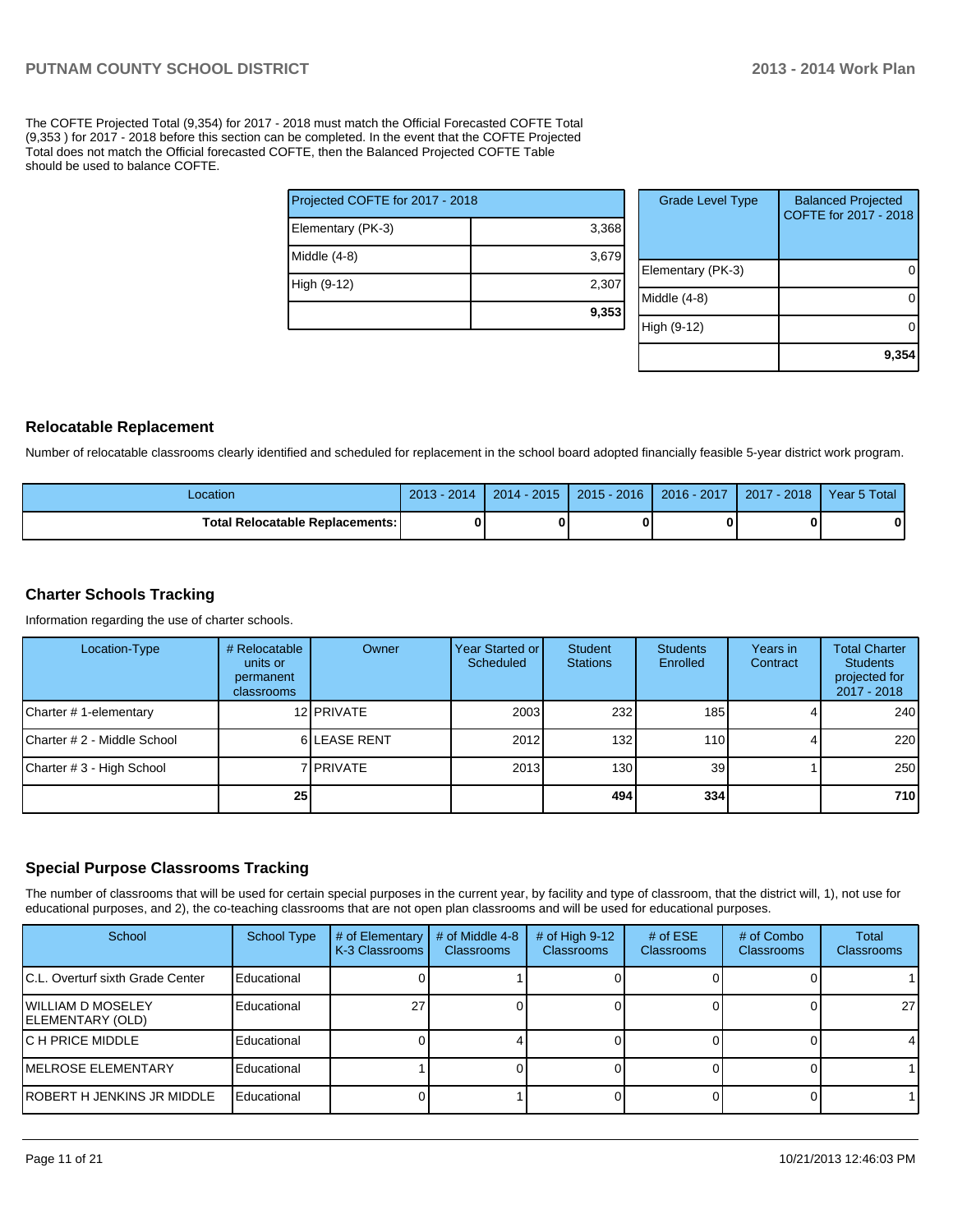| <b>MIDDLETON BURNEY</b><br>IELEMENTARY                    | Educational                          |    |  |  |      |
|-----------------------------------------------------------|--------------------------------------|----|--|--|------|
| IPALATKA SENIOR HIGH                                      | Educational                          |    |  |  |      |
| IOCHWILLA ELEMENTARY                                      | Educational                          |    |  |  |      |
| William D. Moseley Elementary<br>(NEW) (aka River Breeze) | Educational                          |    |  |  |      |
|                                                           | <b>Total Educational Classrooms:</b> | 37 |  |  | 45 I |

| School | School Type                          | # of Elementary  # of Middle 4-8  # of High 9-12  <br><b>IK-3 Classrooms I</b> | <b>Classrooms</b> | <b>Classrooms</b> | $#$ of ESE<br><b>Classrooms</b> | # of Combo<br><b>Classrooms</b> | Total<br><b>Classrooms</b> |
|--------|--------------------------------------|--------------------------------------------------------------------------------|-------------------|-------------------|---------------------------------|---------------------------------|----------------------------|
|        | <b>Total Co-Teaching Classrooms:</b> |                                                                                |                   |                   |                                 | 0                               | 0                          |

#### **Infrastructure Tracking**

**Necessary offsite infrastructure requirements resulting from expansions or new schools. This section should include infrastructure information related to capacity project schedules and other project schedules (Section 4).**

None

**Proposed location of planned facilities, whether those locations are consistent with the comprehensive plans of all affected local governments, and recommendations for infrastructure and other improvements to land adjacent to existing facilities. Provisions of 1013.33(12), (13) and (14) and 1013.36 must be addressed for new facilities planned within the 1st three years of the plan (Section 5).**

None

**Consistent with Comp Plan?** Yes

#### **Net New Classrooms**

The number of classrooms, by grade level and type of construction, that were added during the last fiscal year.

| List the net new classrooms added in the 2012 - 2013 fiscal year.                                                                                       |                               |                            |                                 | List the net new classrooms to be added in the 2013 - 2014 fiscal<br>Ivear. |                              |                            |                                |                        |
|---------------------------------------------------------------------------------------------------------------------------------------------------------|-------------------------------|----------------------------|---------------------------------|-----------------------------------------------------------------------------|------------------------------|----------------------------|--------------------------------|------------------------|
| "Classrooms" is defined as capacity carrying classrooms that are added to increase<br>capacity to enable the district to meet the Class Size Amendment. |                               |                            |                                 | Totals for fiscal year 2013 - 2014 should match totals in Section 15A.      |                              |                            |                                |                        |
| Location                                                                                                                                                | $2012 - 2013 \#$<br>Permanent | $2012 - 2013$ #<br>Modular | $2012 - 2013 \#$<br>Relocatable | $2012 - 2013$<br>Total                                                      | $2013 - 2014$ #<br>Permanent | $2013 - 2014$ #<br>Modular | $2013 - 2014$ #<br>Relocatable | $2013 - 2014$<br>Total |
| Elementary (PK-3)                                                                                                                                       |                               |                            |                                 |                                                                             |                              |                            |                                | 0                      |
| Middle (4-8)                                                                                                                                            |                               |                            |                                 |                                                                             |                              |                            |                                | 0                      |
| High (9-12)                                                                                                                                             |                               |                            |                                 |                                                                             |                              |                            |                                | $\Omega$               |
|                                                                                                                                                         |                               |                            |                                 |                                                                             |                              |                            |                                | 0                      |

#### **Relocatable Student Stations**

Number of students that will be educated in relocatable units, by school, in the current year, and the projected number of students for each of the years in the workplan.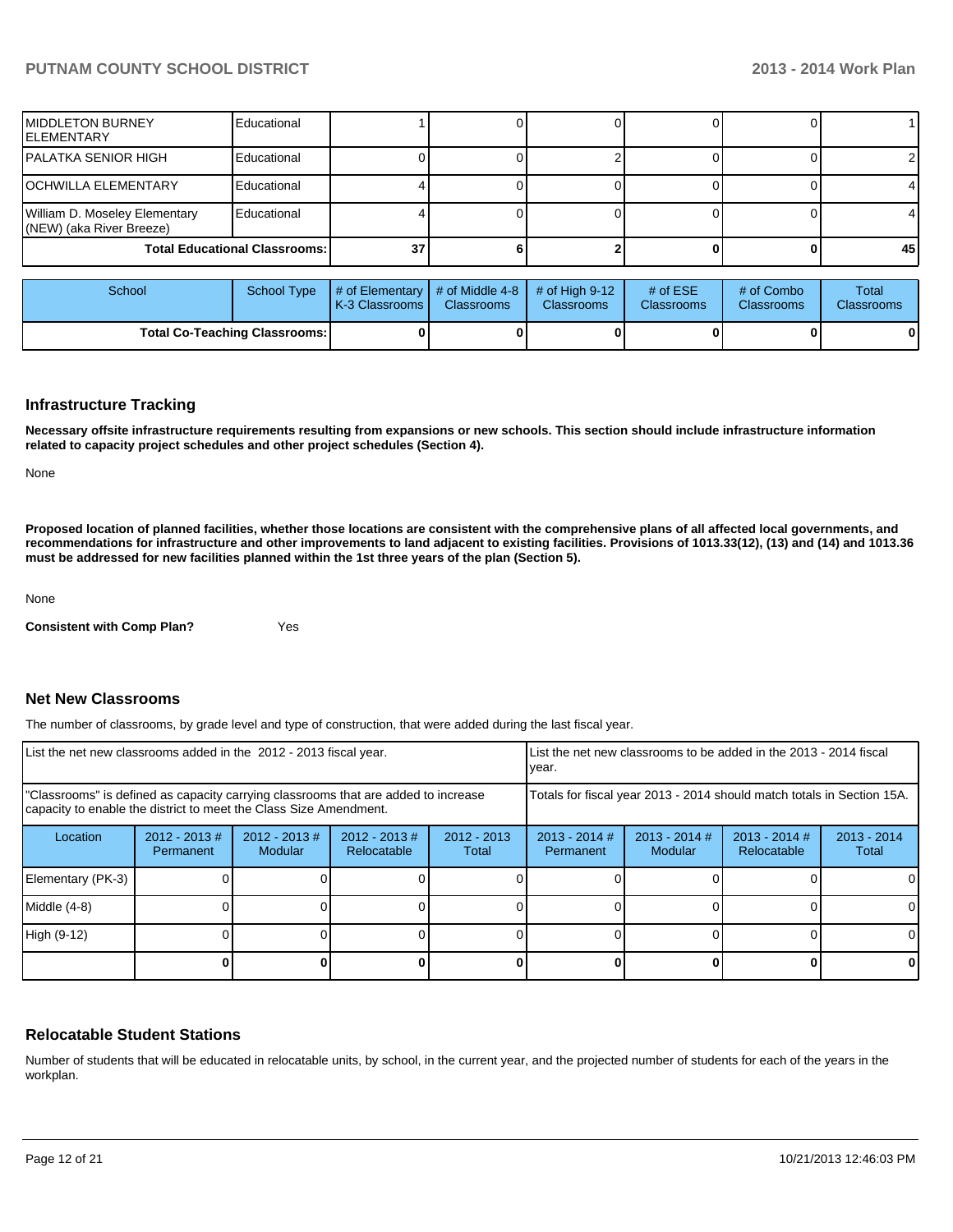|          | 2014 - 2015                            | $2015 - 2016$ | 2016 - 2017  | 2017 - 2018  | 5 Year Average |
|----------|----------------------------------------|---------------|--------------|--------------|----------------|
| 40       | $\Omega$                               | $\Omega$      | $\Omega$     |              | 8              |
| 130      | 126                                    | 126           | 126          | 126          | 127            |
| 156      | 50                                     | 50            | 50           | 50           | 71             |
| 65       | 20                                     | 20            | 20           | 20           | 29             |
| 10       | $\mathbf 0$                            | $\mathbf 0$   | $\Omega$     | 0            | 2              |
| 18       | $\Omega$                               | $\Omega$      | $\Omega$     | $\Omega$     | 4              |
| 18       | $\Omega$                               | $\mathbf 0$   | $\Omega$     | 0            | 4              |
| 22       | $\Omega$                               | $\Omega$      | $\Omega$     | $\Omega$     | 4              |
| 137      | 64                                     | 64            | 64           | 64           | 79             |
| 150      | 25                                     | 25            | 25           | 25           | 50             |
| 44       | 20                                     | 20            | 20           | 20           | 25             |
| 142      | 54                                     | 54            | 54           | 54           | 72             |
| 50       | 15                                     | 15            | 15           | 15           | 22             |
| $\Omega$ | $\Omega$                               | $\Omega$      | $\Omega$     | $\Omega$     | $\Omega$       |
| 97       | 35                                     | 35            | 35           | 35           | 47             |
| 18       | $\Omega$                               | $\Omega$      | $\Omega$     | $\Omega$     | 4              |
| 36       | $\Omega$                               | $\Omega$      | $\Omega$     | $\Omega$     | 7              |
| $\Omega$ | $\Omega$                               | $\Omega$      | $\Omega$     | $\Omega$     | 0              |
| $\Omega$ | $\Omega$                               | $\Omega$      | $\Omega$     | $\Omega$     | 0              |
| 0        | $\Omega$                               | $\Omega$      | $\Omega$     | $\Omega$     | 0              |
| $\Omega$ | $\mathbf 0$                            | $\Omega$      | $\Omega$     | 0            | 0              |
|          |                                        |               |              |              |                |
|          | 409                                    | 409           | 409          | 409          | 554            |
|          |                                        |               |              |              | 9,695          |
|          | 4 %                                    |               |              |              | 6 %            |
|          | 2013 - 2014<br>1,133<br>10,021<br>11 % | 9,884         | 9,693<br>4 % | 9,524<br>4 % | 9,353<br>4 %   |

# **Leased Facilities Tracking**

Exising leased facilities and plans for the acquisition of leased facilities, including the number of classrooms and student stations, as reported in the educational plant survey, that are planned in that location at the end of the five year workplan.

| Location                           | # of Leased<br>Classrooms 2013 -<br>2014 | <b>FISH Student</b><br><b>Stations</b> | Owner | # of Leased<br><b>I</b> Classrooms 2017 - I<br>2018 | <b>FISH Student</b><br><b>Stations</b> |
|------------------------------------|------------------------------------------|----------------------------------------|-------|-----------------------------------------------------|----------------------------------------|
| IW H BEASLEY MIDDLE                |                                          |                                        |       |                                                     |                                        |
| WILLIAM D MOSELEY ELEMENTARY (OLD) |                                          |                                        |       |                                                     |                                        |
| IMELLON ELEMENTARY                 |                                          |                                        |       |                                                     |                                        |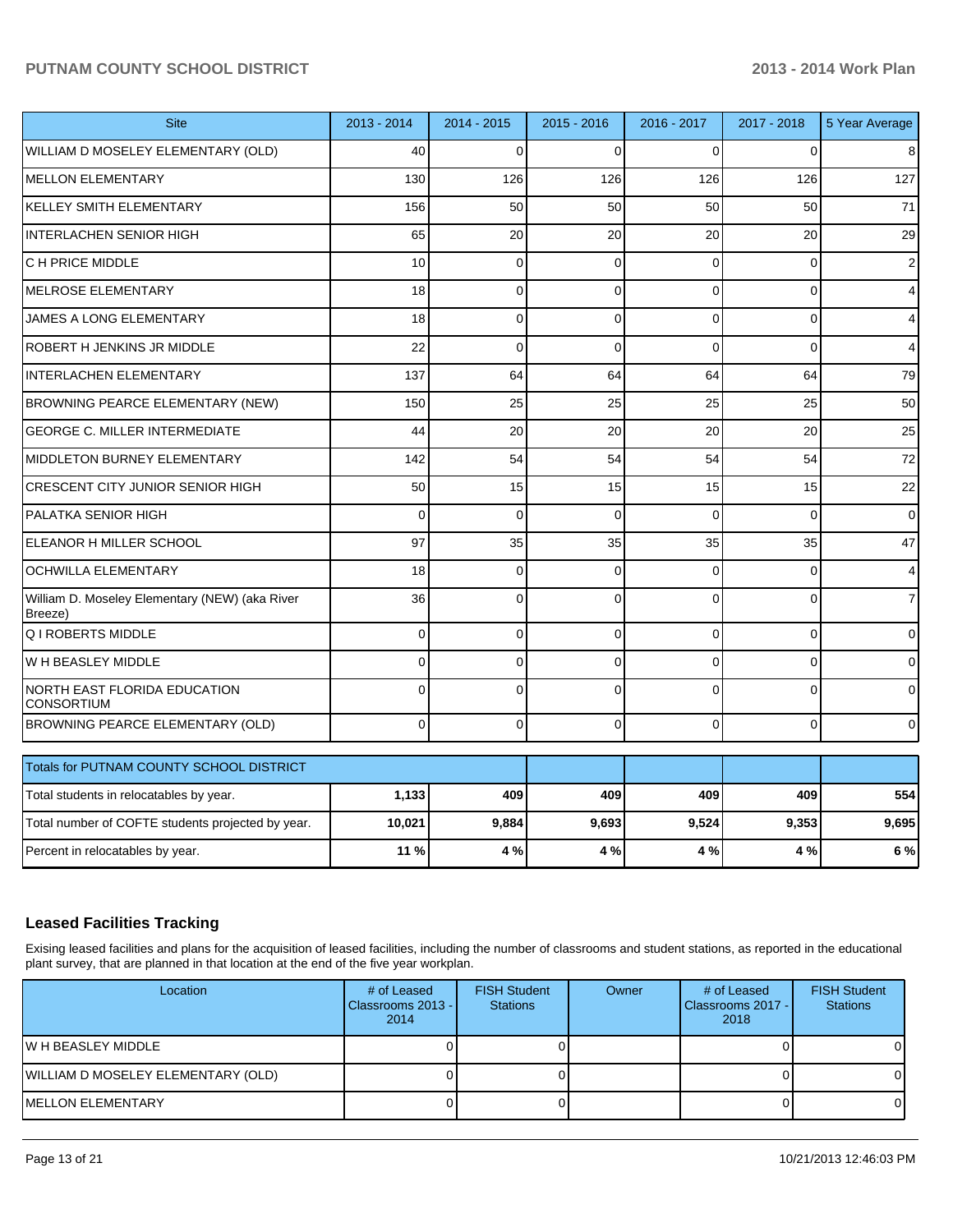| KELLEY SMITH ELEMENTARY                                   |          | 18 |   | $\overline{0}$ |
|-----------------------------------------------------------|----------|----|---|----------------|
| INTERLACHEN SENIOR HIGH                                   | ŋ        |    | ∩ | 01             |
| IC H PRICE MIDDLE                                         | O        |    | C | $\overline{0}$ |
| William D. Moseley Elementary (NEW) (aka River<br>Breeze) | O        |    | C | 01             |
| INORTH EAST FLORIDA EDUCATION CONSORTIUM                  | 0        |    | ŋ | 01             |
| lQ I ROBERTS MIDDLE                                       | 0        |    | C | 01             |
| <b>GEORGE C. MILLER INTERMEDIATE</b>                      |          |    | ŋ | 01             |
| CRESCENT CITY JUNIOR SENIOR HIGH                          |          |    |   | 01             |
| IPALATKA SENIOR HIGH                                      | 0        |    | C | $\overline{0}$ |
| <b>IELEANOR H MILLER SCHOOL</b>                           | O        |    |   | 01             |
| OCHWILLA ELEMENTARY                                       | 0        |    | C | 01             |
| <b>IMELROSE ELEMENTARY</b>                                | U        |    |   | 01             |
| JAMES A LONG ELEMENTARY                                   | 0        |    |   | οI             |
| ROBERT H JENKINS JR MIDDLE                                | $\Omega$ |    | C | 01             |
| IINTERLACHEN ELEMENTARY                                   | $\Omega$ | ∩  | ∩ | 01             |
| <b>BROWNING PEARCE ELEMENTARY (NEW)</b>                   | $\Omega$ |    | C | 0              |
| BROWNING PEARCE ELEMENTARY (OLD)                          | 0        | ŋ  | ∩ | ٥I             |
| MIDDLETON BURNEY ELEMENTARY                               | ŋ        |    | C | 01             |
|                                                           |          | 18 |   | 0              |

## **Failed Standard Relocatable Tracking**

Relocatable units currently reported by school, from FISH, and the number of relocatable units identified as 'Failed Standards'.

Nothing reported for this section.

# **Planning**

### **Class Size Reduction Planning**

**Plans approved by the school board that reduce the need for permanent student stations such as acceptable school capacity levels, redistricting, busing, year-round schools, charter schools, magnet schools, public-private partnerships, multitrack scheduling, grade level organization, block scheduling, or other alternatives.**

None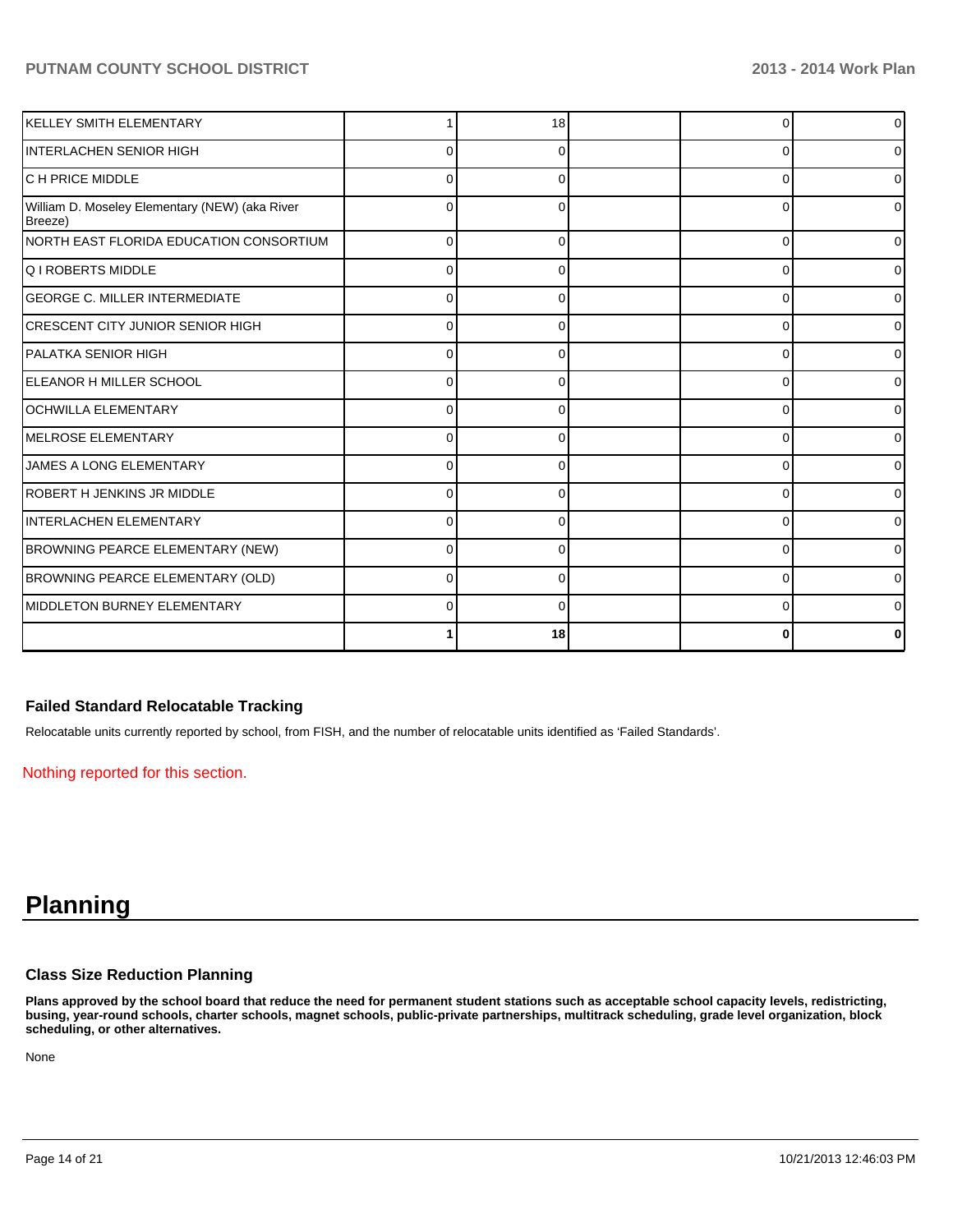## **School Closure Planning**

**Plans for the closure of any school, including plans for disposition of the facility or usage of facility space, and anticipated revenues.**

None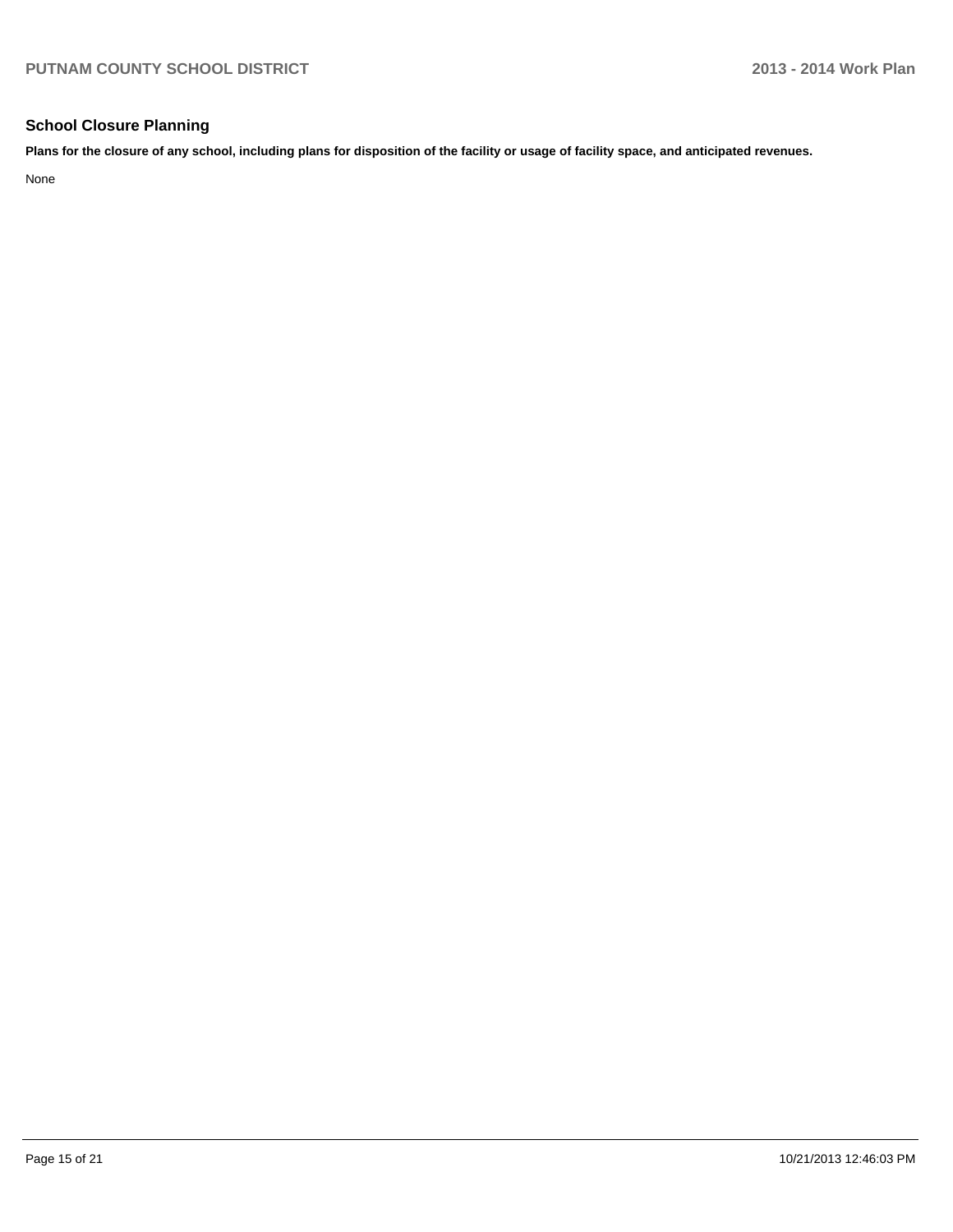# Five Year Survey - Ten Year Capacity **10/21/2013** PUTNAM COUNTY SCHOOL DISTRICT

**Schedule of capital outlay projects projected to ensure the availability of satisfactory student stations for the projected student enrollment in K - 12 programs for the future 5 years beyond the 5-year district facilities work program.**

| Project                                | Location, Community, Quadrant or other general<br>location | <b>Projected Cost</b> |
|----------------------------------------|------------------------------------------------------------|-----------------------|
| New Elementary School A                | <b>NE Putnam County</b>                                    | \$20,000,000          |
| New Elementary School B                | North Putnam County                                        | \$20,000,000          |
| New Middle School AA                   | South Putnam County                                        | \$30,000,000          |
| New Middle School BB                   | North Putnam County                                        | \$30,000,000          |
| New Elementary School C                | Satsuma Area of Putnam County                              | \$20,000,000          |
| QI Roberts Middle School Addition      | SR 100 West Putnam                                         | \$5,000,000           |
| <b>EH Miller Intermediate Addition</b> | Horseman's Club Road, Putnam                               | \$3,000,000           |
| New High School AAA                    | <b>NE Putnam County</b>                                    | \$45,000,000          |
|                                        |                                                            | \$173,000,000         |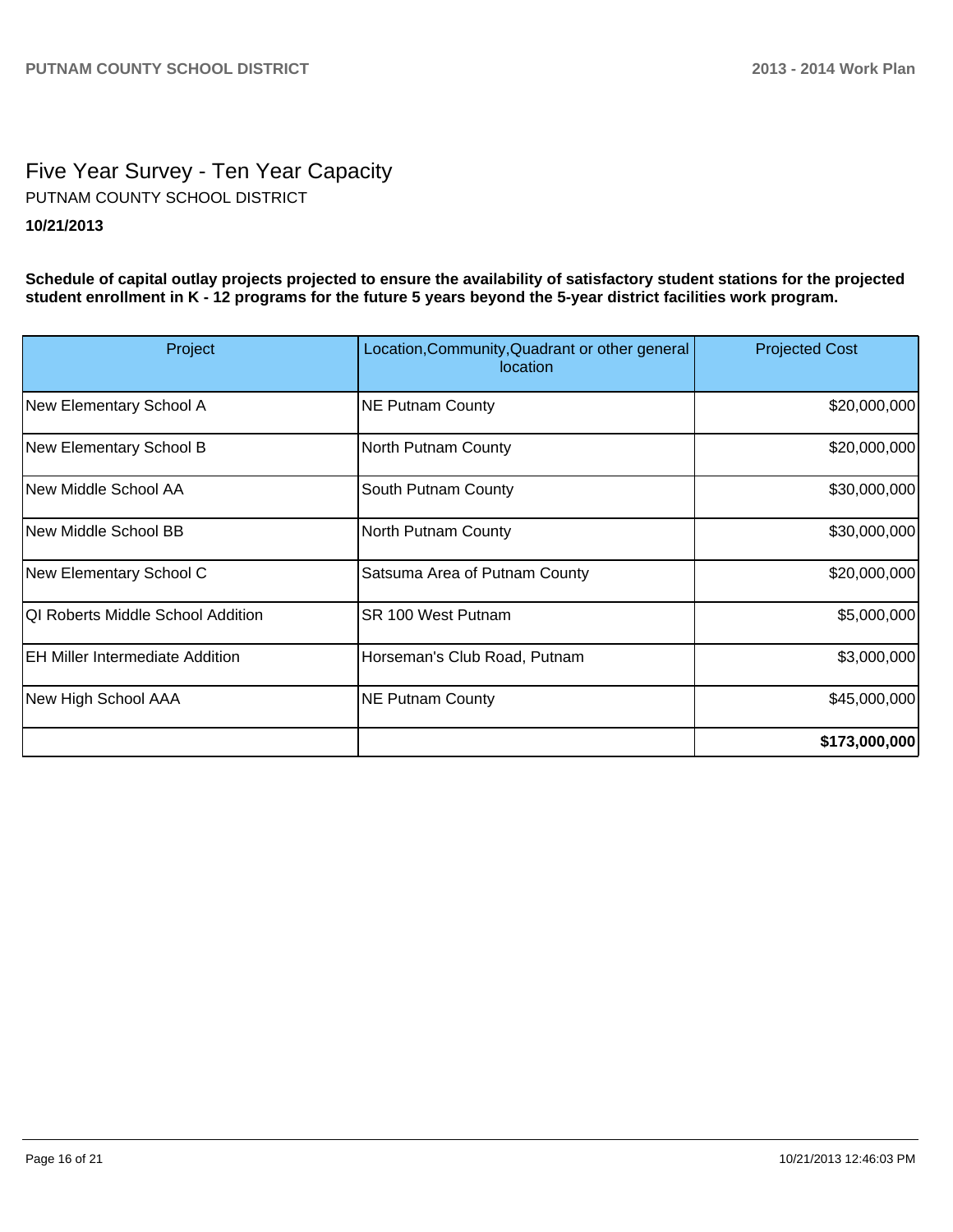# Five Year Survey - Ten Year Infrastructure **10/21/2013** PUTNAM COUNTY SCHOOL DISTRICT

## **Proposed Location of Planned New, Remodeled, or New Additions to Facilities in 6 thru 10 out years (Section 28).**

new elementary school "A", NE Putnam County; new elementary school "B", north Putnam County; new middle school "AA", south Putnam County; new middle school "BB", north Putnam county; new elementary school "C", Satsuma area; addition to QI Roberts middle school; addition to EH Miller school ESE; new high school "AAA", NE Putnam county

#### **Plans for closure of any school, including plans for disposition of the facility or usage of facility space, and anticipated revenues in the 6 thru 10 out years (Section 29).**

None

# Five Year Survey - Ten Year Maintenance PUTNAM COUNTY SCHOOL DISTRICT

### **10/21/2013**

**District projects and locations regarding the projected need for major renovation, repair, and maintenance projects within the district in years 6 - 10 beyond the projects plans detailed in the five years covered by the work plan.**

| Project                           | <b>Projected Cost</b> |
|-----------------------------------|-----------------------|
| life safety upgrades              | \$100,000             |
| air conditioning upgrades         | \$1,000,000           |
| roofing renovations               | \$3,000,000           |
| paving sealing/striping           | \$250,000             |
| electrical upgrades               | \$500,000             |
| flooring upgrades                 | \$300,000             |
| painting renovation               | \$300,000             |
| indoor air quality                | \$50,000              |
| fire alarm upgrades/certification | \$150,000             |
| minor projects                    | \$500,000             |
| general renovations               | \$20,000,000          |
|                                   | \$26,150,000          |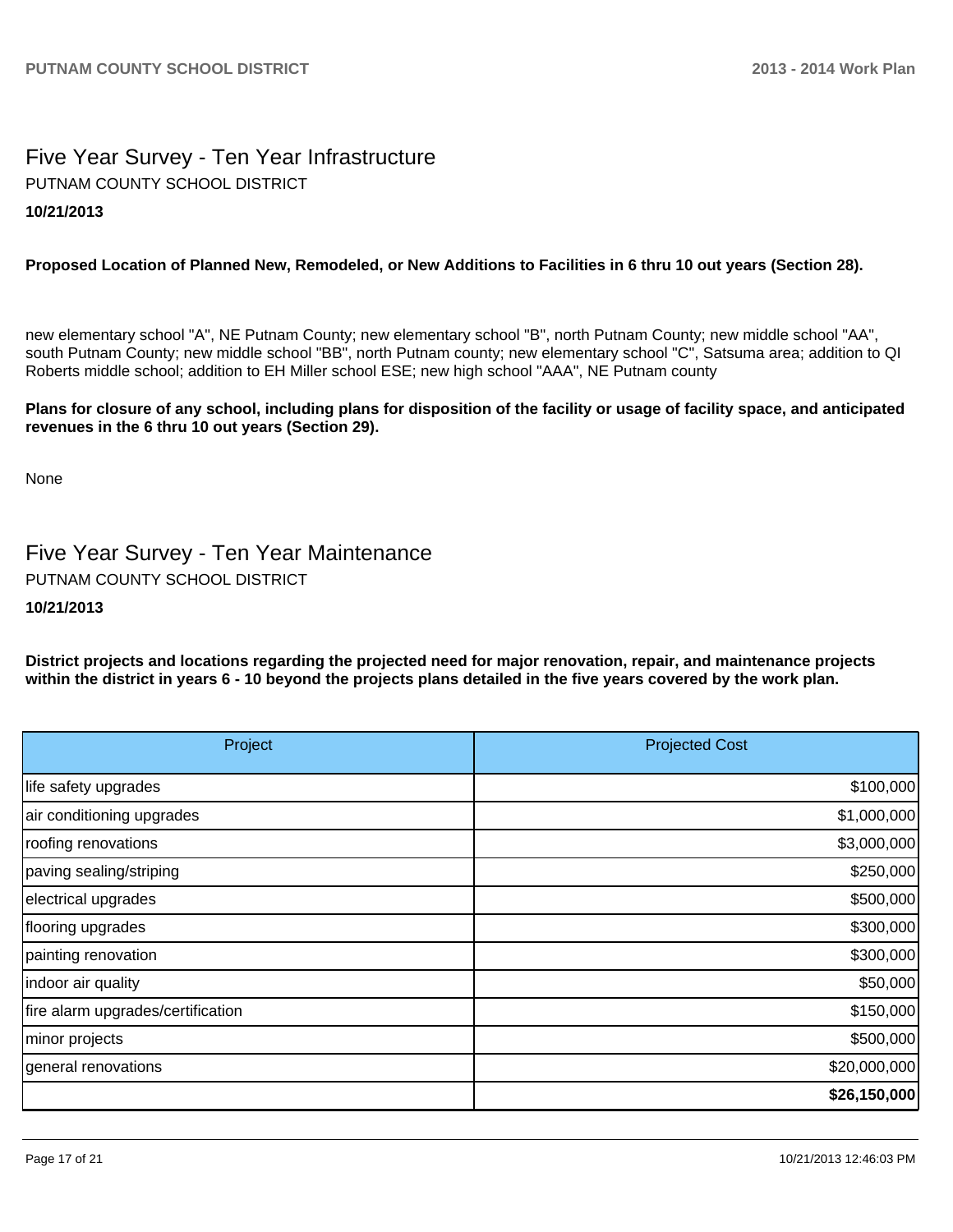# Five Year Survey - Ten Year Utilization **10/21/2013** PUTNAM COUNTY SCHOOL DISTRICT

**Schedule of planned capital outlay projects identifying the standard grade groupings, capacities, and planned utilization rates of future educational facilities of the district for both permanent and relocatable facilities.**

| <b>Grade Level</b><br>Projections | <b>FISH Student</b><br><b>Stations</b> | <b>Actual FISH</b><br>Capacity | Actual<br><b>COFTE</b> | Actual<br><b>Utilization</b> | Actual new<br><b>Student</b><br>Capacity to be<br>added/remove | Projected<br><b>COFTE</b> | Projected<br><b>Utilization</b> |
|-----------------------------------|----------------------------------------|--------------------------------|------------------------|------------------------------|----------------------------------------------------------------|---------------------------|---------------------------------|
| Elementary -<br>District Totals   | 8,085                                  | 8,085                          | 5,793.68               | 71.66 %                      | 2,438                                                          | 6,164                     | 58.58 %                         |
| Middle - District<br>Totals       | 3,280                                  | 2,952                          | 2,062.42               | 69.87 %                      | 2,149                                                          | 2,543                     | 49.85 %                         |
| High - District<br>Totals         | 4,790                                  | 4,429                          | 3,223.46               | 72.78 %                      | 1,500                                                          | 2,451                     | 41.34 %                         |
| Other - ESE, etc                  | <b>236</b>                             | 236                            | 121.06                 | 51.30 %                      | 148                                                            | 352                       | 91.67 %                         |
|                                   | 16,391                                 | 15,702                         | 11,200.62              | 71.33 %                      | 6,235                                                          | 11,510                    | 52.47 %                         |

**Combination schools are included with the middle schools for student stations, capacity, COFTE and utilization purposes because these facilities all have a 90% utilization factor. Use this space to explain or define the grade groupings for combination schools.**

No comments to report.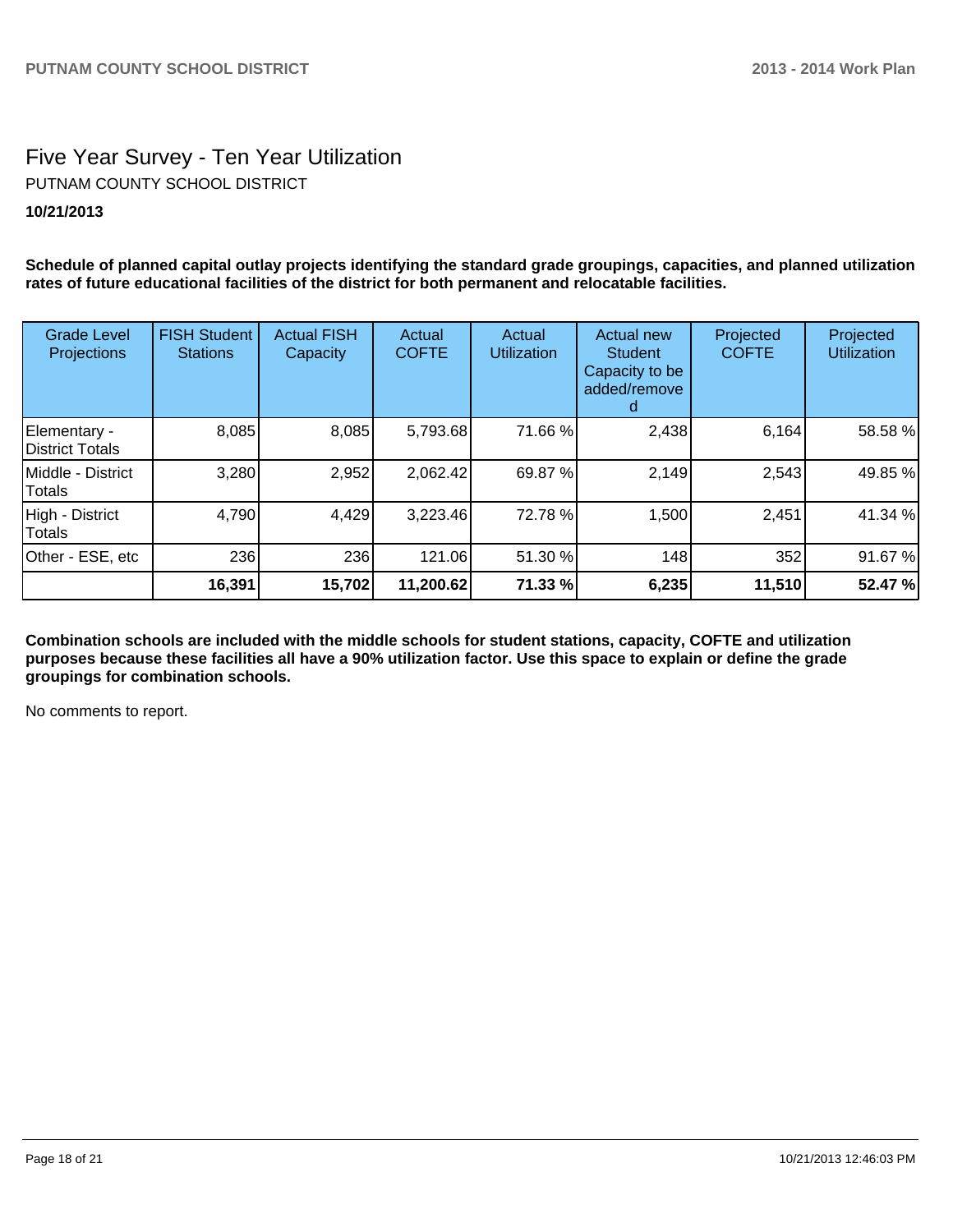# Five Year Survey - Twenty Year Capacity **10/21/2013** PUTNAM COUNTY SCHOOL DISTRICT

**Schedule of capital outlay projects projected to ensure the availability of satisfactory student stations for the projected student enrollment in K - 12 programs for the future 11 - 20 years beyond the 5-year district facilities work program.**

| Project                 | Location, Community, Quadrant or other<br>general location | <b>Projected Cost</b> |
|-------------------------|------------------------------------------------------------|-----------------------|
| New Elementary School A | North Putnam County                                        | \$30,000,000          |
| New Elementary School B | <b>West Putnam County</b>                                  | \$30,000,000          |
| New Elementary School C | South Putnam County                                        | \$30,000,000          |
| INew Middle School AA   | Southwest Putnam County                                    | \$40,000,000          |
| New Middle School BB    | North Putnam County                                        | \$40,000,000          |
| New High School AAA     | <b>Putnam County</b>                                       | \$75,000,000          |
| New High School BBB     | <b>Putnam County</b>                                       | \$75,000,000          |
|                         |                                                            | \$320,000,000         |

Five Year Survey - Twenty Year Infrastructure PUTNAM COUNTY SCHOOL DISTRICT

## **10/21/2013**

**Proposed Location of Planned New, Remodeled, or New Additions to Facilities in the 11 through 20 out years (Section 28).**

new elementary school "A", north putnam; new elementary school "B", west putnam; new elementary school "C", south putnam; new middle school "AA", SW putnam; new middle school "BB", north putnam; new high school "AAA", central putnam; new high school "BBB",NW putnam.

**Plans for closure of any school, including plans for disposition of the facility or usage of facility space, and anticipated revenues in the 11 through 20 out years (Section 29).**

None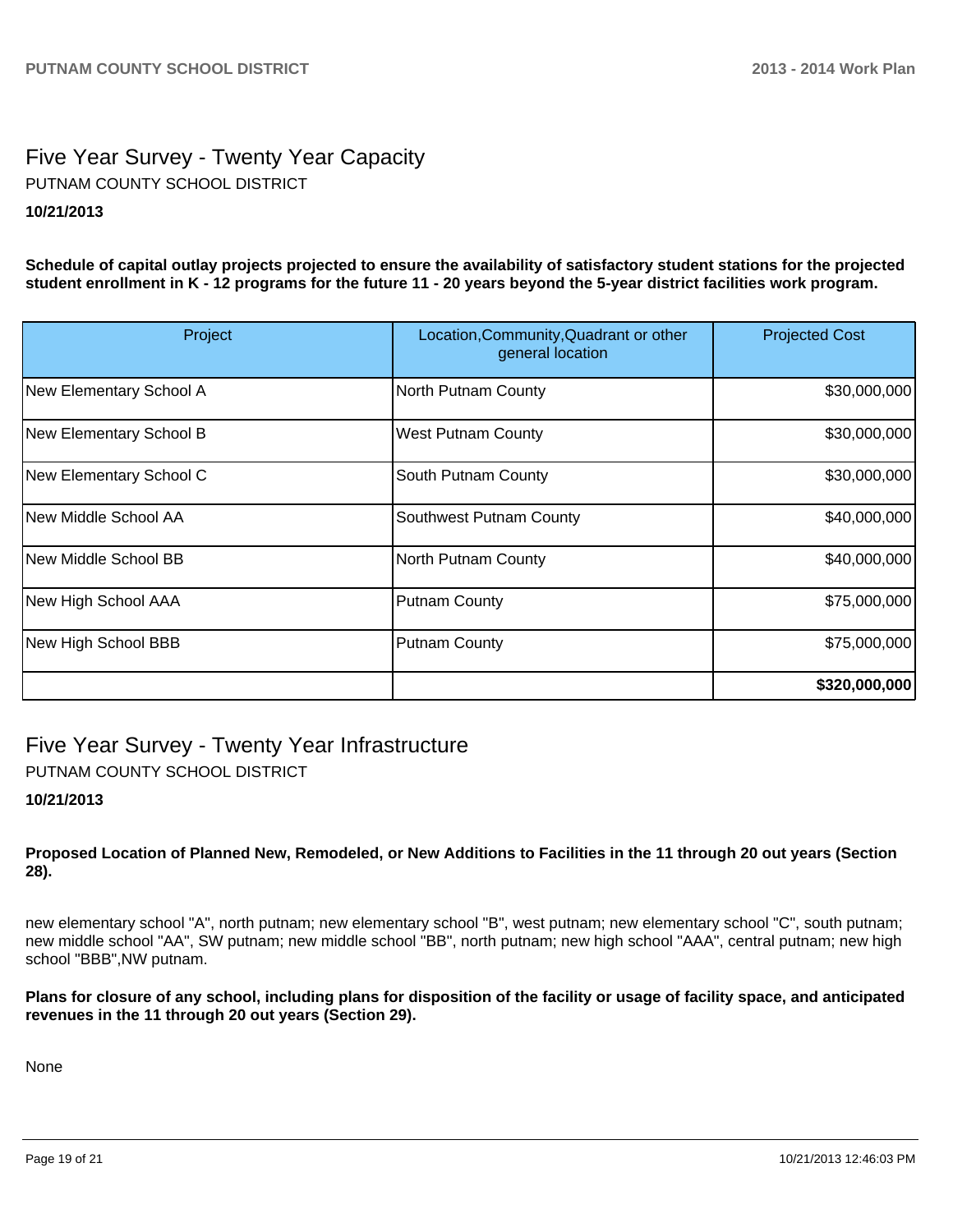# Five Year Survey - Twenty Year Maintenance **10/21/2013** PUTNAM COUNTY SCHOOL DISTRICT

**District projects and locations regarding the projected need for major renovation, repair, and maintenance projects within the district in years 11 - 20 beyond the projects plans detailed in the five years covered by the work plan.**

| Project                     | <b>Projected Cost</b> |
|-----------------------------|-----------------------|
| life safty upgrades         | \$200,000             |
| air conditioning upgrades   | \$2,000,000           |
| roofing renovations         | \$10,000,000          |
| paving/sealing/striping     | \$500,000             |
| electrical upgrades         | \$500,000             |
| flooring replacements       | \$500,000             |
| painting renovations        | \$500,000             |
| indoor air quality          | \$100,000             |
| fire alarm/intercom upgrade | \$150,000             |
| minor projects              | \$1,000,000           |
| genral renovations          | \$20,000,000          |
|                             | \$35,450,000          |